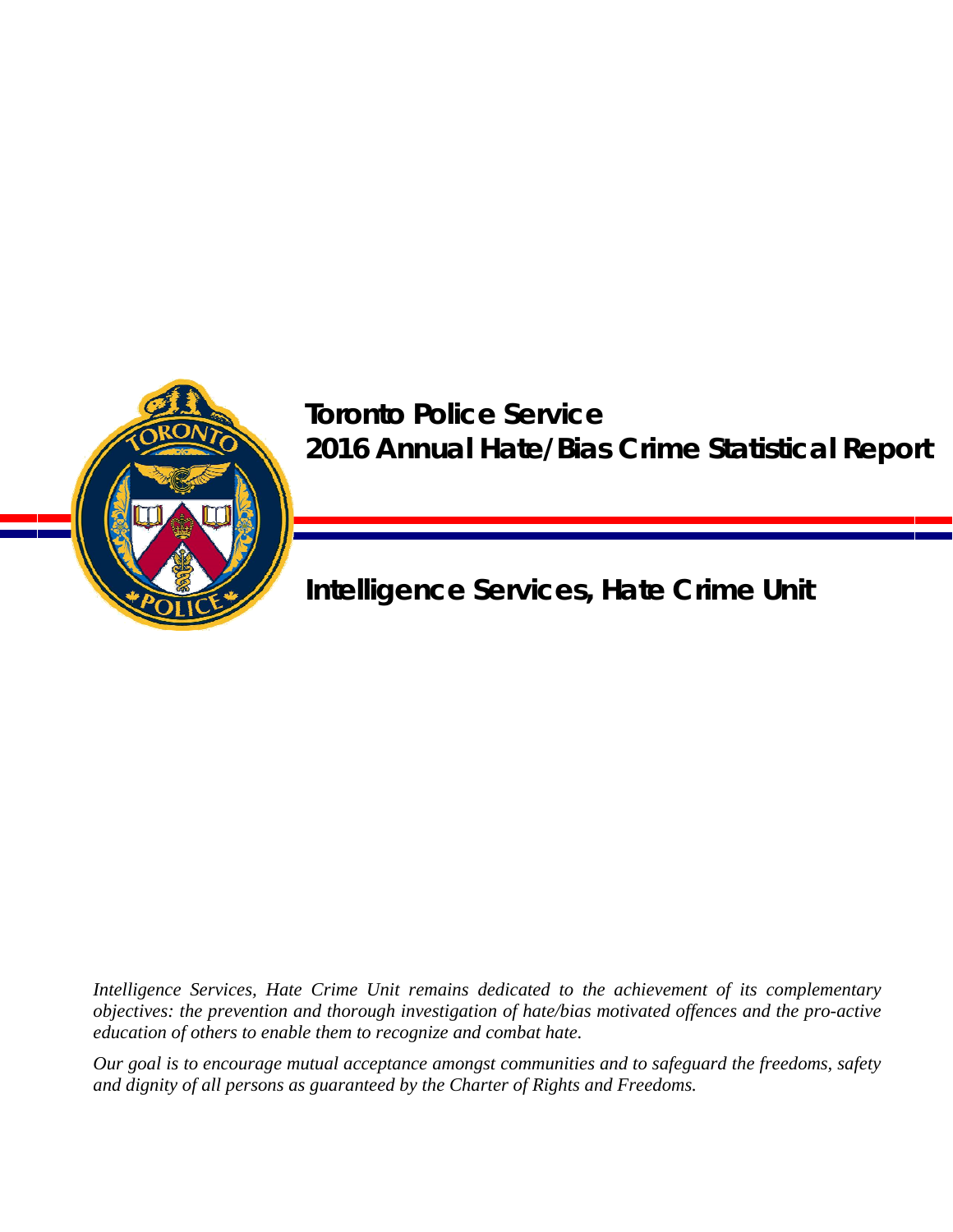



# **Executive Summary**

The Toronto Police Service Hate/Bias Crime Statistical Report is an annual report that provides statistical data about criminal offences that are committed against persons or property and are motivated by the victim's race, national or ethnic origin, language, colour, religion, sex, age, mental or physical disability, sexual orientation or other similar factor within the City of Toronto.

The report explains the mandate of the Toronto Police Service Hate Crime Unit (HCU) and the methodology that is used by the HCU to collect the statistical data. The data is based on hate/bias crimes that were reported to the Toronto Police Service, hereafter referred to as "the Service" between January 1, 2016 and December 31, 2016.

The report also provides an overview of the training and education that was provided to the Service's police officers with respect to hate/bias crimes in 2016, as well as the various community outreach initiatives that were undertaken by the HCU and other units within the Service.

In 2016, there was an increase in the total number of hate/bias crimes occurrences reported to the Service. In comparison to 2015, the number of reported occurrences increased from 134 to 145 representing a difference of approximately 8%. Over the past ten years, between 2007 and 2016, the average number of reported hate/bias crimes is approximately 141 per annum.

The number of arrests related to hate/bias crimes in 2016 decreased from 19 persons arrested in 2015 to 11 persons arrested in 2016. As in previous years, the number of arrests for hate/bias motivated offences was attributed to allegations of mischief to property (i.e. graffiti) in circumstances where there was little or no suspect description available. These occurrences frequently transpired without the victim or any witnesses present. These factors significantly added to the challenges in investigating hate/bias motivated offences and arresting suspects.

The three most targeted groups since 2006 have been the Jewish community, the Black community and the Lesbian, Gay, Bisexual, Transgender and Queer (LGBTQ) community. In 2016, the Jewish community, followed by the LGBTQ community, the Black community, and the Muslim community were the most victimized groups. The three most reported criminal offences motivated by hate/bias in 2016 were mischief to property, assault and criminal harassment. The Jewish community was the most victimized group for mischief to property occurrences; the LGBTQ community was the most victimized group for assault occurrences; and the Muslim community was the most victimized group for criminal harassment occurrences.

There are a number of factors that can affect fluctuation in the number of reported hate crimes and the community groups that are victimized. These factors include international events, community educational programs, hate crime training, and increased reporting.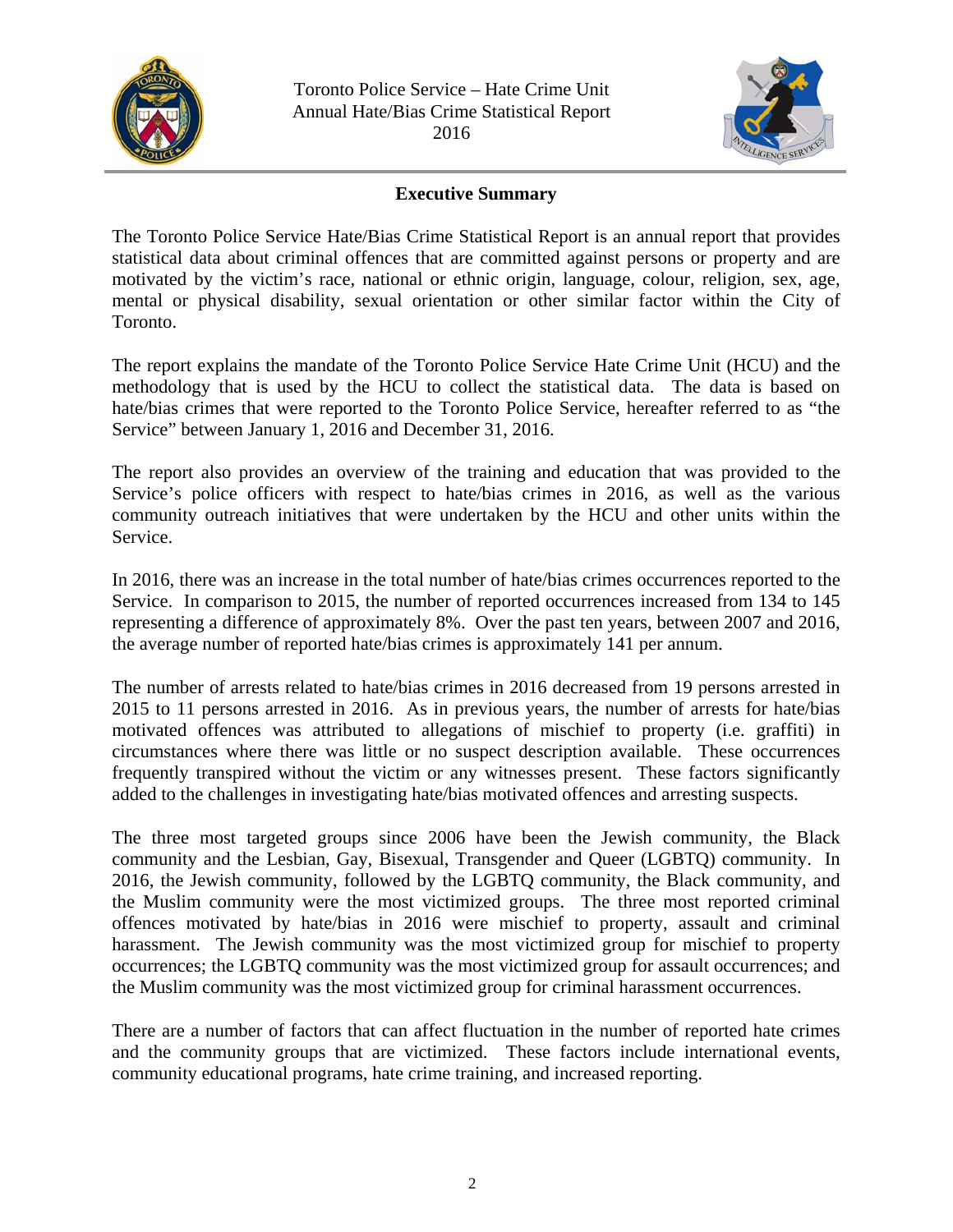



When more than one identifiable group (i.e. Catholic and Ukrainian) was targeted in an incident the occurrence was categorized as multi-bias. In 2015, 10 of the 134 hate/bias occurrences were categorized as multi-bias. In 2016, 14 of the 145 hate/bias occurrences were categorized as multi-bias.

In 2014, the Canadian Center for Justice Statistics (CCJS) published the Hate Crime Consultations and Recommendation Report. One of the recommendations made in this report was for police services to report hate/bias crimes targeting members of the Transgender community under either the sex and/or gender category for the purpose of comparability across jurisdictions. For the purpose of uniform crime reporting across Canada, the Service adopted the CCJS recommendation. Hate/bias crimes targeting members of the Transgender community have been categorized under the sex category since the 2014 report. Prior to 2014, the Toronto Police Service Annual Hate/Bias Crime Statistical Report categorized hate/bias crimes against members of the Transgender community under the sexual orientation category.

Since the publication of the first Hate/Bias Crime Statistical Report in 1993, hate/bias crimes have been most commonly motivated by the following five factors: race, religion, sexual orientation, multi-bias, and nationality.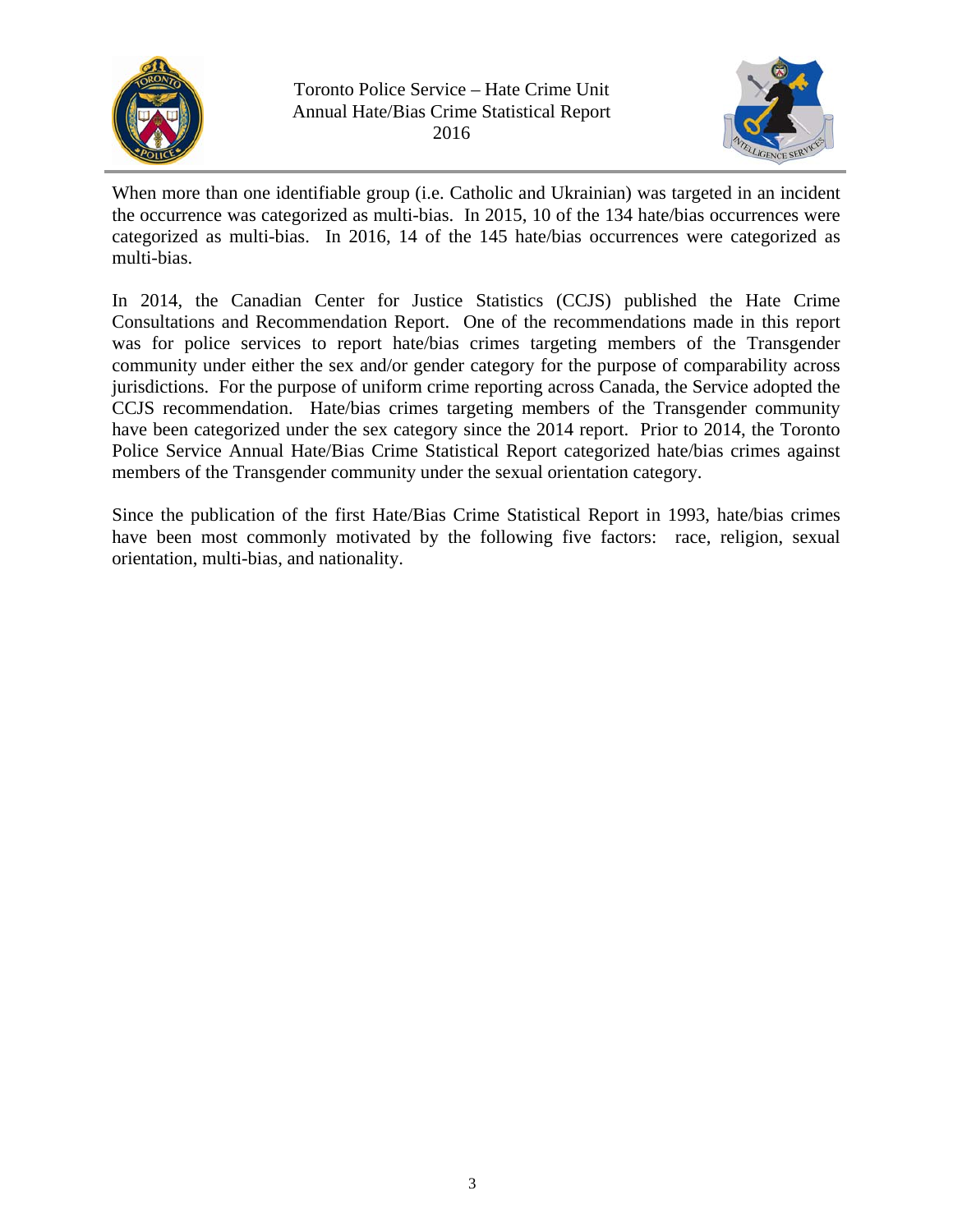



# **Table of Contents**

| XII. Hate Crime Unit Education and Community Outreach Initiatives 26 |  |
|----------------------------------------------------------------------|--|
|                                                                      |  |
|                                                                      |  |
|                                                                      |  |
|                                                                      |  |
|                                                                      |  |
|                                                                      |  |
|                                                                      |  |
| Appendix D - 2016 Breakdown by Victim Group and Offence  35          |  |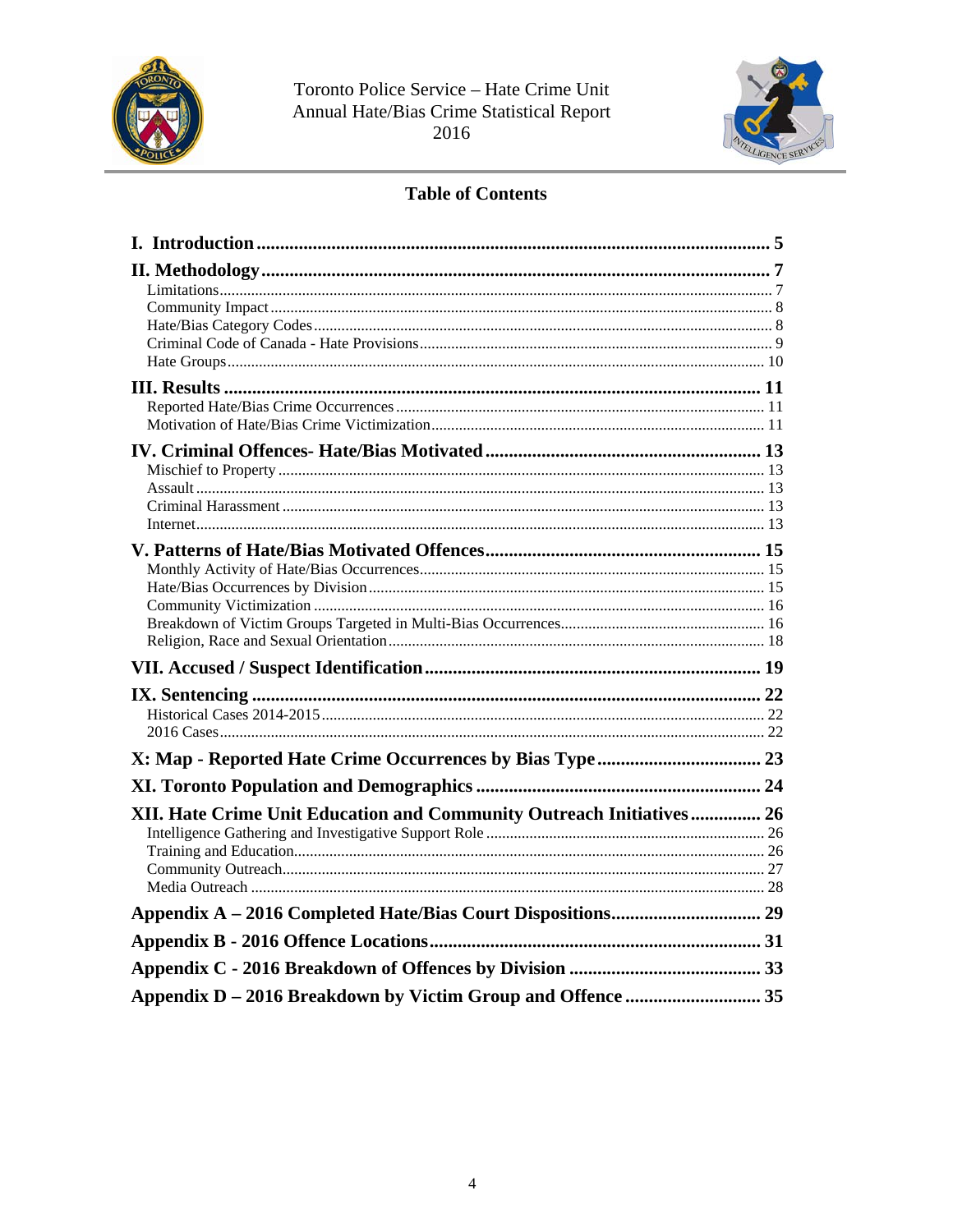



# **I. Introduction**

The Toronto Police Service (the Service) Hate Crime Unit (HCU) is a sub-unit of Intelligence Services. The HCU was established in 1993 and is responsible for collecting, analyzing and publishing data on reported hate/bias crimes. The Unit consists of a Detective and two Detective Constables, as well as a civilian Intelligence Analyst and an Intelligence Researcher.

Additionally, the Detective Sergeant in charge of the Security Section of Intelligence Services has the discretion to deploy officers from Intelligence Services to assist in the investigation and prevention of hate/bias motivated crimes, thereby assisting the HCU, as he or she deems necessary. In making such a determination, the Detective Sergeant considers factors such as the opportunity to raise awareness and educate members of the community at large regarding hate/bias motivated crimes and the capacity of the specific division to investigate the specific occurrence(s).

### Mandate:

The mandate of the Hate Crime Unit is to:

- Provide assistance and expertise to all investigations and prosecutions of hate/bias crimes;
- Investigate and liaise with the Ministry of the Attorney General in relation to hate propaganda cases;
- Maintain an information base of hate/bias occurrences and arrests to assist divisional analysts and investigators;
- Assist in developing public education programs in partnership with other members of the Service and the community; and
- Act as a central focus for the dissemination of information and provide support to divisional hate/bias crime co-ordinators, other police services, government agencies and the community.

Members of the HCU are responsible for reviewing all suspected hate/bias occurrences to ensure consistent identification/classification and to ensure a thorough investigation is conducted. All relevant information is recorded and analyzed which aids in determining overall hate/bias crime trends and patterns.

The analysis of occurrences and this report are then used to develop Service-wide strategies to address hate/bias crimes in the community, from a crime prevention/enforcement perspective and an educational perspective.

A Divisional Hate Crime Coordinator is assigned in each of the 17 police divisions and maintains the responsibility for tracking and assisting hate/bias crime investigations within their respective division. The HCU provides investigative support to these divisional personnel and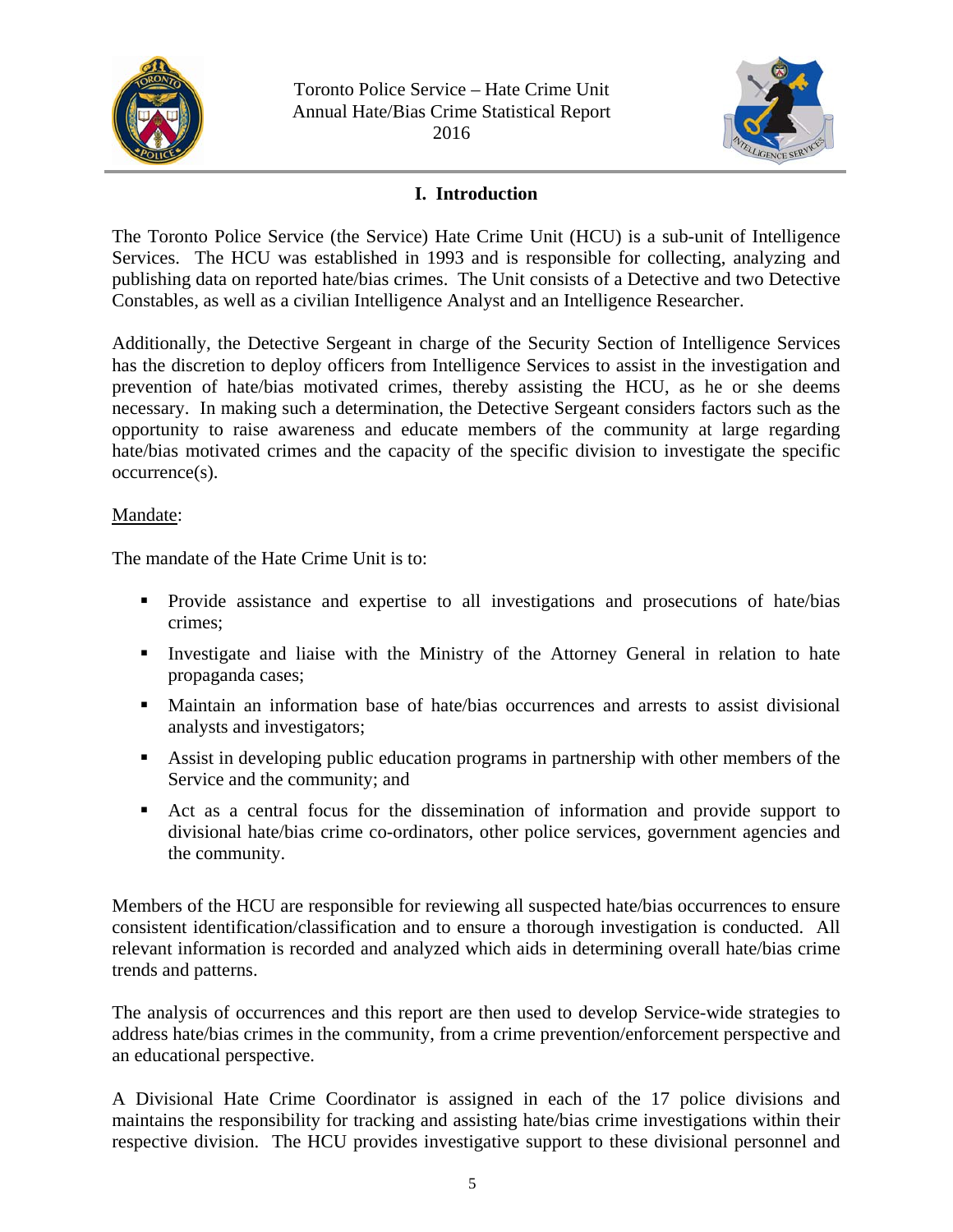



other units whenever requested or necessary to support the investigation and arranges for expert witnesses to attend court when required.

The Service provides all members with Hate/Bias Procedure 05-16 Hate/Bias Crime. This procedure provides direction to front line officers to assist them in properly identifying, recording and investigating hate/bias crimes. Consistent with this procedure, officers are required to notify the HCU of any occurrences. Through training, officers are encouraged to err on the side of caution by forwarding all suspected hate/bias motivated occurrences to the HCU for review. Additionally, the HCU utilizes internal police software in order to search all Service police records for hate/bias motivated occurrences. In this manner, the HCU ensures that all hate/bias motivated occurrences and arrests are captured and reviewed for accuracy.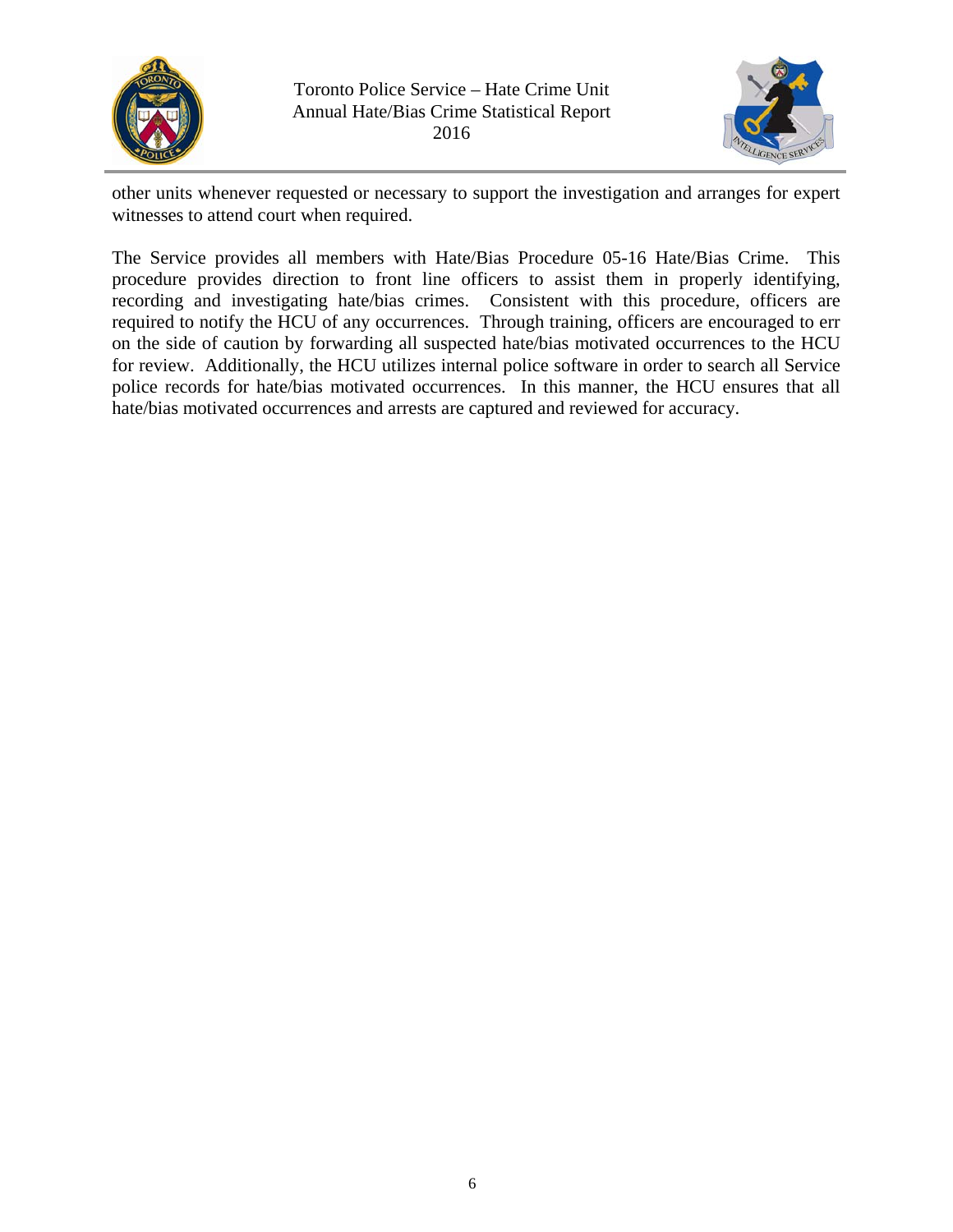



# **II. Methodology**

Toronto Police Service Procedure 05-16 Hate/Bias Crime requires all suspected hate/bias motivated occurrences to be reviewed by HCU investigators to ensure proper identification and classification. Every occurrence is classified using the hate/bias categories contained within the hate/bias crime definition of the *Criminal Code of Canada*: race, national or ethnic origin, age, language, sex, disability, sexual orientation, religion, colour or any other similar factor.

Comments and/or actions of a suspect during an incident can be significant in determining the suspect's motive and bias; however, it is sometimes difficult to classify an occurrence with complete accuracy. Additional criteria used to assist in classifying occurrences include: the victim's perception of the incident, culturally significant dates, symbols, history of the community and current world events.

In some cases the suspect misperceives the victim's background. This may occur in some incidents involving visible minorities, where the suspect can be completely unaware of the victim's actual background and wrongly assumes that the victim belongs to a particular group. Due to this fact, the victim becomes a target based on the suspect's misperception.

For example, there have been cases where individuals have been wrongly perceived by the suspect as being members of the LGBTQ community and become victims of "gay bashing". Similarly, in other cases victims have been targeted due to their association with members of certain identifiable groups, though the victims themselves are not members of those groups.

While it is recognized that every individual has multiple aspects to their identity, more than one of which could be cause for an offender to target them, it is the practice of the HCU to classify a hate/bias occurrence based on the best known information that exists relevant to the offender's perception of the victim.

In cases where there are multiple criminal offences committed during one event, only charges directly related to the hate/bias occurrence are included for the purpose of data collection in this report. For example, if an occurrence involved an allegation of a suspect assaulting a person based on the person's religion and upon his arrest, the suspect was found to be in possession of a controlled substance – only the assault charge would be categorized as a hate/bias motivated charge, not the drug-related charge.

# Limitations

The HCU recognizes that in evaluating this report the information contained herein is an analysis of reported hate/bias motivated crime within the City of Toronto and may not be a true reflection of the prevalence of hate/bias crimes occurring in Toronto.

Under-reporting continues to present a challenge that affects the HCU's ability to investigate and prevent hate/bias motivated offences in various communities. As a result, the HCU continues to recognize that working with community groups and media outlets to encourage and assist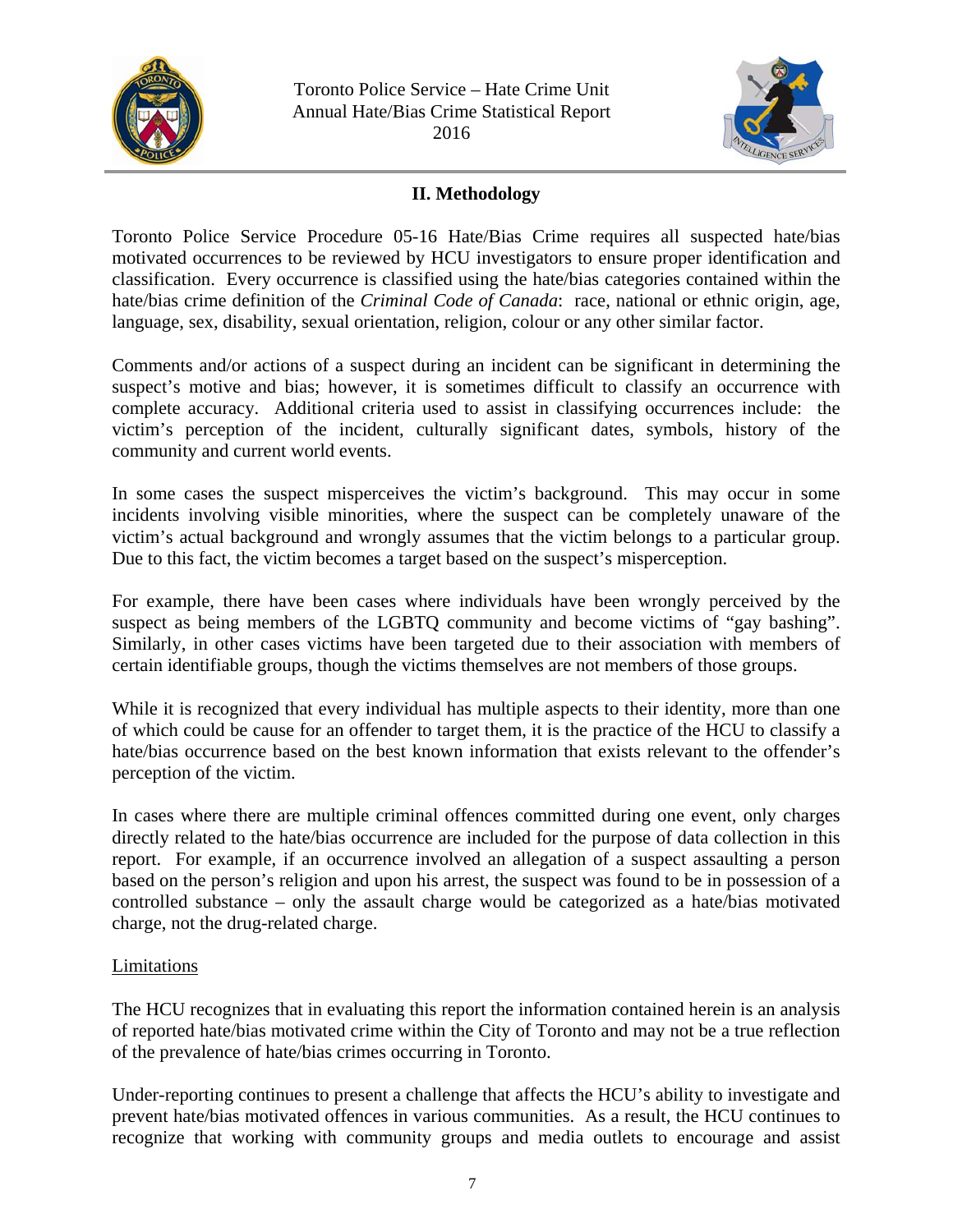



victims to report these crimes is an essential aspect of its mandate. The HCU continues to meet and consult with a variety of established community organizations involved in anti-hate advocacy and is continuously reaching out to new groups.

The number of hate/bias crimes recorded varies from year to year and is influenced by a wide range of factors that are not always easily discernible. As previously mentioned, public reluctance to report victimization significantly impacts statistical data and the interpretations extrapolated and concluded from that data. Victims may be reluctant to report hate/bias crimes for several reasons, including but not limited to:

- The victim may not recognize that the crime was motivated by bias or hate;
- Fear of retaliation;
- Uncertainty of the criminal justice system's response;
- The victim may fear his/her sexual orientation may be exposed to family members or his/her employer; and/or
- Embarrassment and humiliation of being victimized.

# Community Impact

Hate/bias crimes have a disproportionately greater effect on their victims than other types of crimes. Hate/bias motivated crimes have longer lasting serious side-effects for society as a whole. A hate/bias motivated crime not only victimizes the individual, but also the entire group that individual belongs to, resulting in the increased isolation, stress and vulnerability of that particular group. If police do not respond to reports of hate/bias crimes immediately and appropriately, these crimes can lead to increased social conflict between opposing groups and possible retaliation. Conversely, a timely and effective police response can have a positive and lasting influence on the relationship between police and various communities. Positive relationships such as these have the ability to have extensive benefits in other aspects of public safety.

### Hate/Bias Category Codes

The hate/bias category codes used throughout the tables and charts of this report are as follows: RA-race/colour, MU-multi-bias, ET-ethnicity, NA-nationality, AG-age, SEX-sex, LN-language, DI-disability, SO-sexual orientation, RE-religion and SF-similar factor.

Offences in the **race (RA)** category include people targeted because of an obvious visible difference, often the colour of their skin, or other physical characteristics relating to race.

Occurrences where more than one of the identifiable groups has been targeted are categorized as **multi-bias (MU).** This occurs when a suspect's comments and/or actions are directed towards several victim groups. For example, a hate propaganda flyer that targets Muslims, Canadians and First Nations members will be categorized as multi-bias.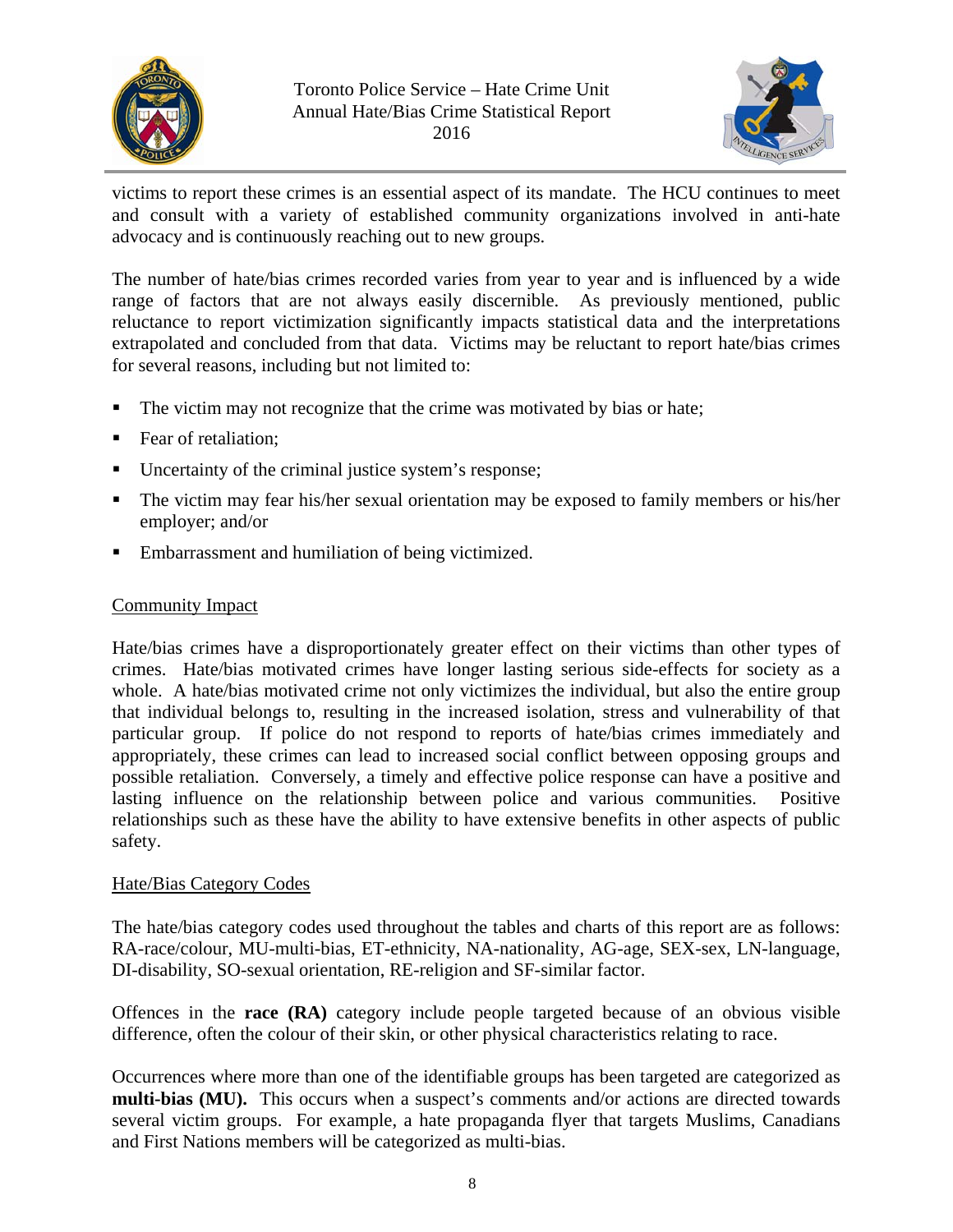



Hate/bias motivated occurrences are coded as **ethnicity (ET)** to denote offences where the victims share a common cultural or national tradition or refer to victims by their birth origin rather than their present nationality.

The **nationality (NA)** category is used when a victim is targeted specifically because of his or her perceived nationality.

The **sex** category is used when a victim is targeted because of the gender that they are perceived to belong to (male, female, Trans or Transgender). **Trans** or **Transgender** is an umbrella term referring to people with diverse gender identities and expressions that differ from stereotypical gender norms. It includes but is not limited to people who identify as Transgender, Trans woman (male-to-female), Trans man (female-to-male), Transsexual, cross-dresser, gender nonconforming, gender variant or gender queer.

The categories of **age (AG**), **language (LN**), **disability (DI), sexual orientation (SO)** and **religion (RE)** are typically clear in terms of why the victims have been targeted and therefore are often more easily categorized.

In **similar factor (SF)** occurrences, hatred can focus on members of a group who have significant points in common and share a trait that is often integral to the dignity of the person. The shared trait is common to a group not just an individual. Examples of any other similar factors include but are not limited to members of a particular profession (i.e. priests), ancestry and citizenship.

# Criminal Code of Canada - Hate Provisions

The definition of a hate/bias crime is, "*A criminal offence committed against a person or property, where there is evidence that the offence was motivated by bias, prejudice or hate, based on the victim's race, national or ethnic origin, language, colour, religion, sex, age, mental or physical disability, sexual orientation, or any other similar factor".* 

The two types of hate/bias motivated crimes:

- 1. Those forms of expression that fit within the parameters of **hate propaganda** in sections 318 and 319 of the Criminal Code; and
- 2. All other criminal offences where there is evidence to indicate bias, prejudice or hate was a motivating factor in the commission of the offences, section 718 of the Criminal Code.

Hate propaganda is defined as, "*Any communication that advocates or promotes genocide or makes statements, other than in private, that promote hatred against an identifiable group"*.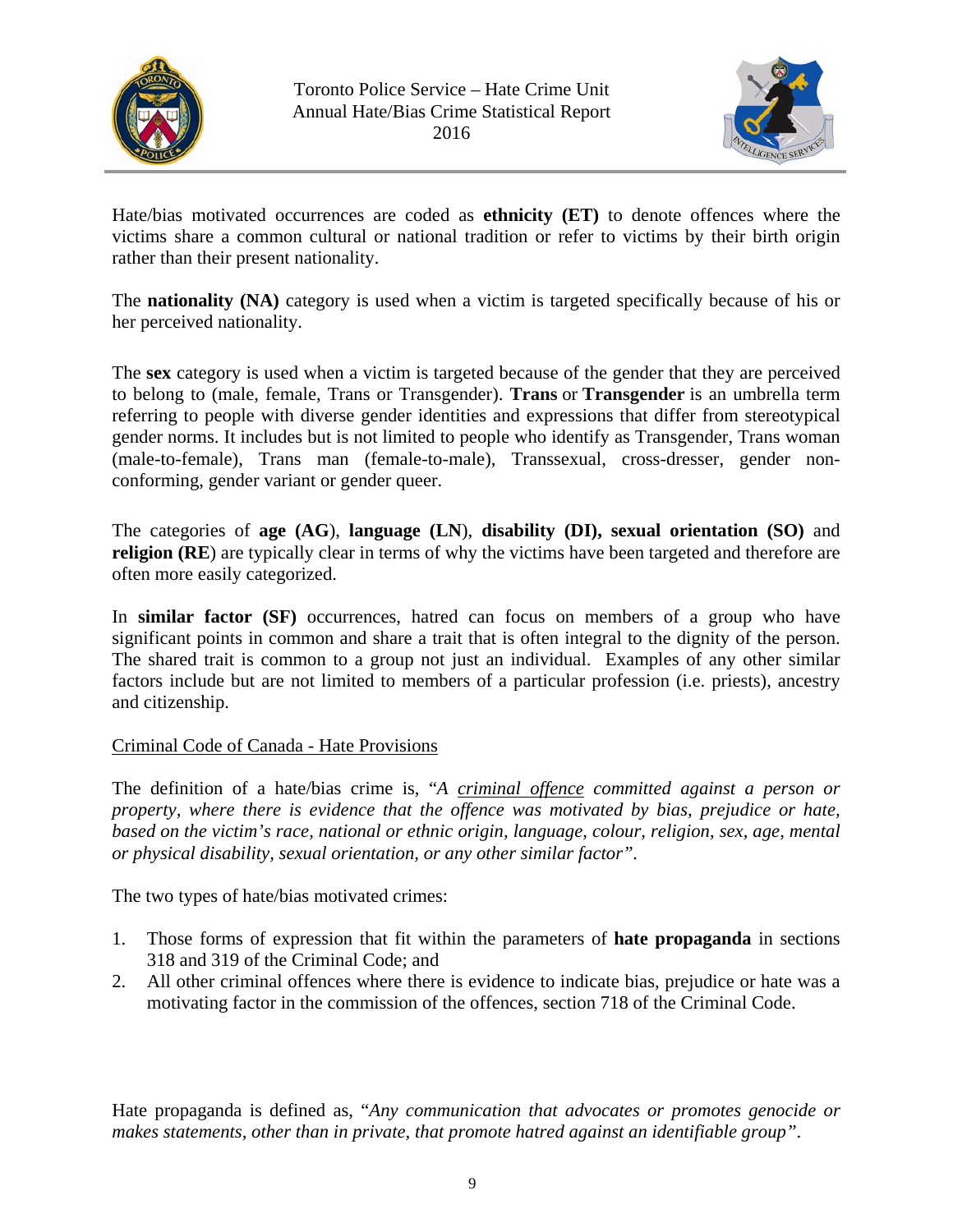



An identifiable group is defined by the Criminal Code as, "*Any section of the public distinguished by colour, race, religion, national or ethnic origin, age, sex, sexual orientation, or mental or physical disability*".

The criteria of national origin, sex, age, and mental or physical disability were added to the definition of "identifiable group" in 2014 as a result of Bill C-13.

The consent of the Ontario Attorney General is required for hate propaganda prosecutions.

In 2001, under the *Anti-Terrorism Act,* a new provision was added to the Criminal Code of Canada, Section 430(4.1), which allows the courts to impose more severe penalties for the criminal offence of mischief to religious property. Section 430(4.1) of the Criminal Code states:

*"Everyone who commits mischief in relation to property that is a building, structure or part thereof that is primarily used for religious worship, including a church, mosque, synagogue or temple, or an object associated with religious worship located in or on the grounds of such a building or structure, or a cemetery, if the commission of the mischief is motivated by bias, prejudice or hate based on religion, race, colour or national or ethnic origin,* 

- *(a) is guilty of an indictable offence and liable to imprisonment for a term not exceeding ten years; or*
- *(b) is guilty of an offence punishable on summary conviction and liable to imprisonment for a term not exceeding eighteen months."*

# Hate Groups

While organized hate groups continue to exist in the City of Toronto, the groups are commonly loose affiliations or informal gatherings of like-minded individuals. Social media, blogs, forums, web sites and other forms of internet-based contact remain popular as modes for recruitment, expression, information and communication. Analysis of those cases where offenders had been identified revealed that, in the majority of cases, offenders had no known association to any commonly known hate groups.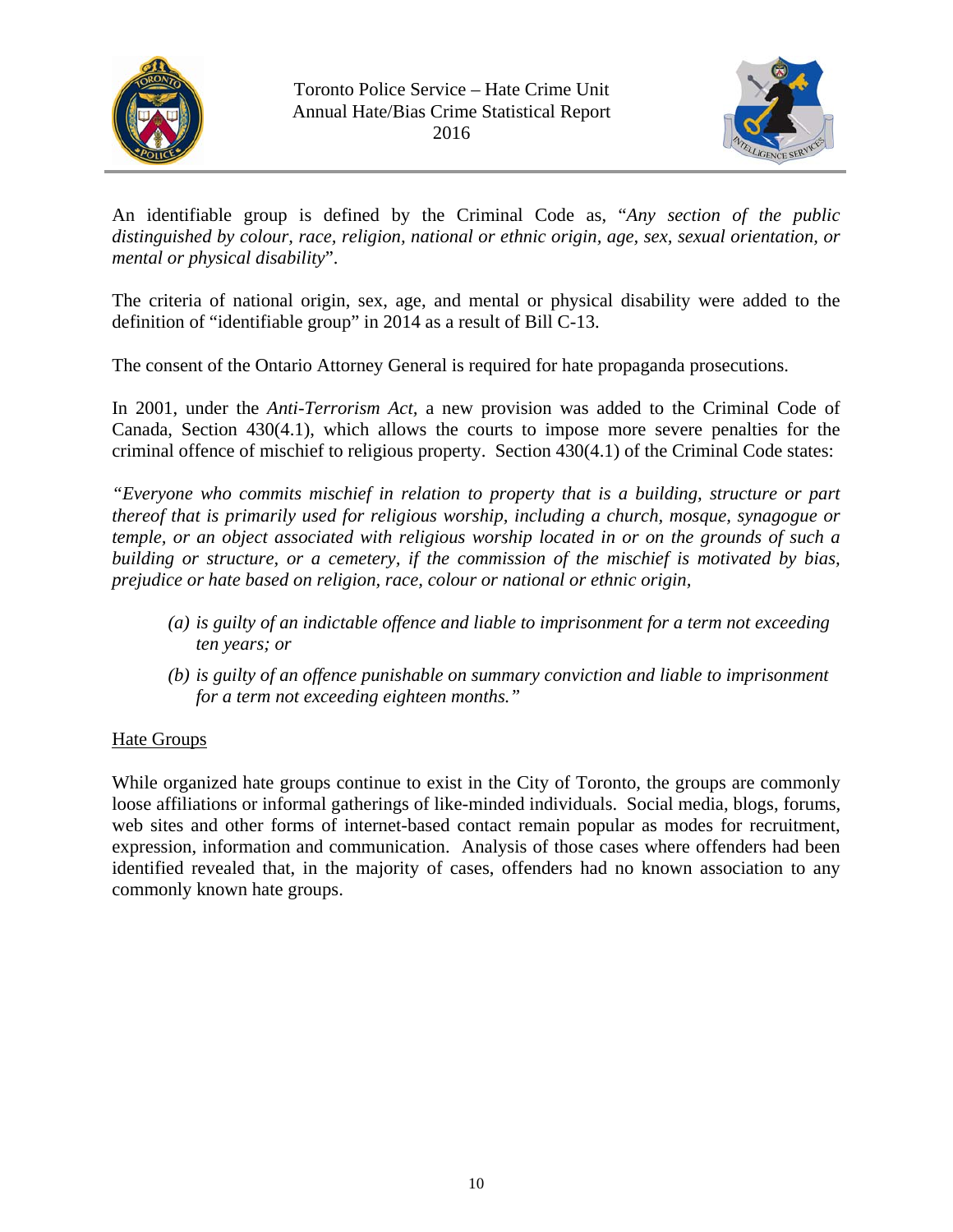



# **III. Results**

# Reported Hate/Bias Crime Occurrences

In 2016, there was an increase in the number of reported hate crimes compared to 2015. The HCU recorded a total of 145 hate/bias motivated occurrences in 2016 compared to 134 in 2015. These figures represent an increase of approximately 8%. Overall, the number of occurrences in 2016 is higher than the ten year average of 141 occurrences (Figure 3.1).

### 200 180 160 Number of Occurrences **Number of Occurrences** 140 120 100 80 60 40 20 0 2007 2008 2009 2010 2011 2012 2013 2014 2015 2016 Occurrences | 130 | 153 | 174 | 132 | 123 | 142 | 131 | 146 | 134 | 145 Percent Change -19.8% 17.7% 13.7% -24.1% -6.8% 15.4% -7.7% 11.5% -8.2% 8%

### **Figure 3.1: Hate/Bias Crime Occurrences 2007-2016**

 *Note: This figure is based on statistical data collected over the past ten years. The highest reported number of occurrences was 174 (2009) and the lowest reported number of occurrences was 123 (2011).* 

# Motivation of Hate/Bias Crime Victimization

Religion, sexual orientation and race have been the predominant motivation factors for hate/bias crimes over the past ten years. In 2016, these factors were present in the following approximate proportions: religion 46%, followed by race 18%, and sexual orientation 12% (Table 3.1 refers).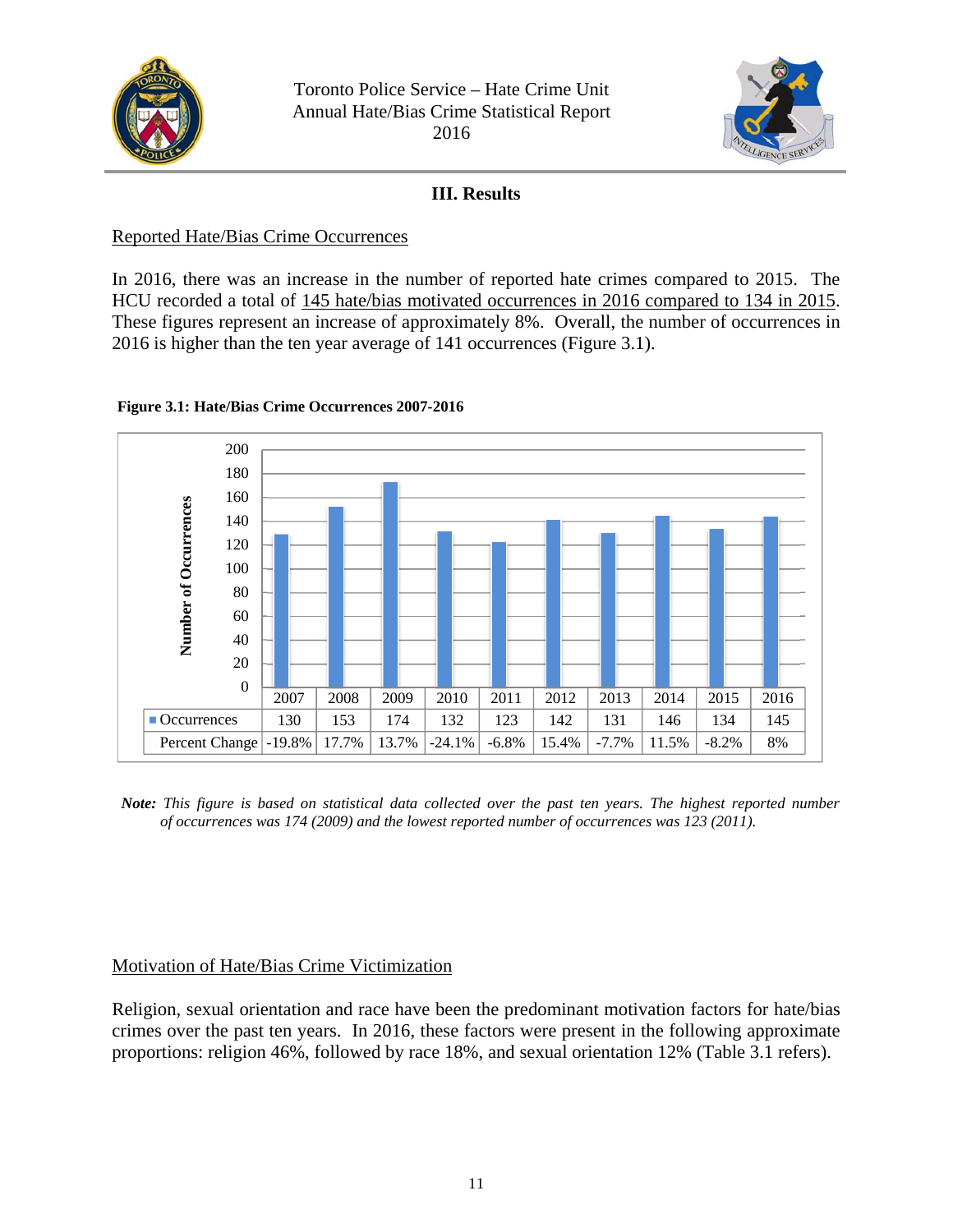



# **Figure 3.2: Breakdown by Hate/Bias Category 2016**



*Note: Figure 3.2 is based on the total number of hate/bias crimes reported in 2016 (Figure 3.1). Age, Disability, Similar Factor and Language compose 0% of the hate/bias occurrences in 2016.*

| Year | Age | <b>Disability</b> | <b>Ethnic</b><br>Origin | <b>Sex</b>     | Language | Multi-<br><b>Bias</b> | <b>Nationality</b> | Race | Religion | <b>Similar</b><br>Factor | <b>Sexual</b><br><b>Orientation</b> | <b>TOTAL</b> |
|------|-----|-------------------|-------------------------|----------------|----------|-----------------------|--------------------|------|----------|--------------------------|-------------------------------------|--------------|
| 2007 |     |                   | $\overline{4}$          |                |          | 14                    | 11                 | 44   | 38       | $\overline{2}$           | 17                                  | 131          |
| 2008 |     |                   |                         |                |          | 17                    | 19                 | 27   | 56       |                          | 34                                  | 153          |
| 2009 |     |                   | 13                      |                |          | 22                    | 19                 | 28   | 59       | 7                        | 26                                  | 174          |
| 2010 |     |                   | 3                       |                |          | 17                    | 9                  | 31   | 53       |                          | 19                                  | 132          |
| 2011 |     |                   | 3                       |                |          | 18                    | 12                 | 20   | 47       |                          | 23                                  | 123          |
| 2012 |     |                   | 5                       |                |          | 21                    | 11                 | 26   | 59       | $\mathbf{1}$             | 19                                  | 142          |
| 2013 |     |                   | 12                      |                |          | 10                    | 2                  | 25   | 58       | $\overline{2}$           | 21                                  | 130          |
| 2014 |     |                   |                         | 3              |          | 14                    | 19                 | 22   | 63       |                          | 24                                  | 147          |
| 2015 |     |                   | 6                       | $\overline{2}$ |          | 10                    | 6                  | 25   | 58       |                          | 27                                  | 134          |
| 2016 |     |                   | 7                       | 6              |          | 14                    | $8\,$              | 26   | 66       |                          | 18                                  | 145          |

*Note: Figures highlighted in grey represent the three most targeted categories within the year specified.*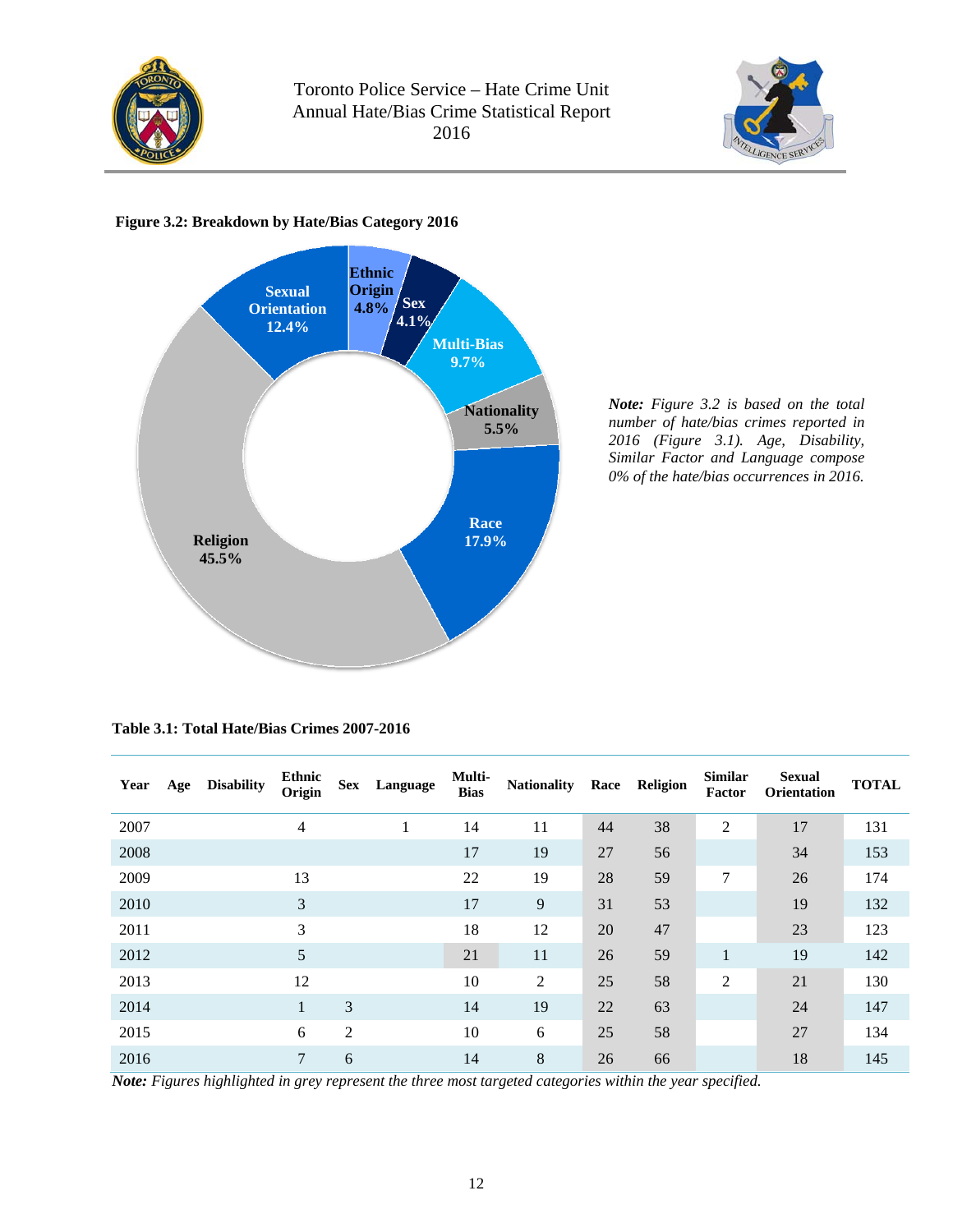



# **IV. Criminal Offences- Hate/Bias Motivated**

In 2016, the most prevalent hate/bias occurrences were for the offences of mischief to property, assault and criminal harassment. Assault and criminal harassment occurrences were all occurrences that were unprovoked by the victims. As in past years, these kinds of offences occurred in a variety of different locations such as dwellings, public park/streets, schools and public transportation (refer to Appendix B for detailed classification of 2016 offence locations).

# Mischief to Property

Mischief to property represented a significant portion of the offences, accounting for 74 of the 145 occurrences. In comparison to 2015, there was an increase in the number of mischief to property occurrences motivated by hate/bias. In 2015, 65 of the 134 occurrences were mischief to property motivated by hate/bias. The total proportion of mischief to property occurrences to all reported occurrences increased from approximately 49% in 2015 to approximately 51% in 2016.

Vandalism and graffiti were the two primary forms of mischief perpetrated by the offender. The most common offence locations were schools, dwellings, street, business/retail buildings and public transportation (Appendix B). The hate/bias categories most targeted were religion, race and sexual orientation (Table 4 refers).

The Jewish community and the LGBTQ community were the predominant victim groups for mischief occurrences in 2016.

### Assault

There were a total of 36 assault occurrences in 2016 compared to 29 in 2015. The total proportion of assault occurrences to all reported occurrences increased from 22% in 2015 to 25% in 2016. The hate/bias categories that were targeted the most were the sexual orientation, race, and religion (refer to Appendix D for summary statistics of victim groups and offences). The LGBTQ community was the predominant victim group for assaults in 2016.

### Criminal Harassment

There were a total of 15 criminal harassment occurrences motivated by hate/bias in 2016 compared to 19 in 2015. Religion and race were the highest reported motivation factors for this offence (Appendix D).

### Internet

The internet and its various modes of communication remain a popular method for communicating hate propaganda, threats and criminal harassment, most likely due to the perpetrator's perceived ability to remain anonymous.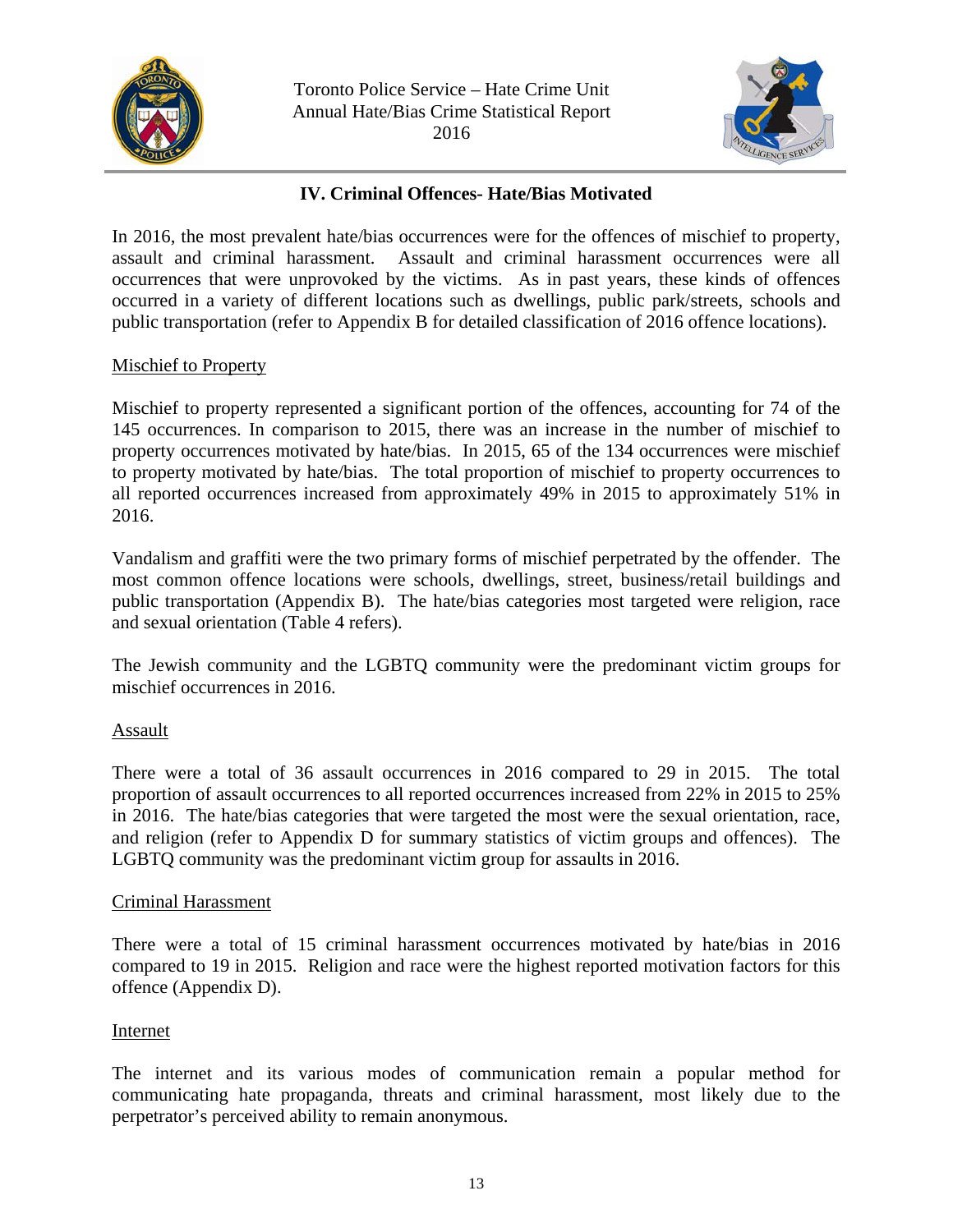



In 2016, six hate/bias occurrences were committed via the internet, representing approximately 4% of the total hate/bias motivated occurrences. Based on the continuously increasing prevalence of the internet as a medium of communication, the HCU continues to closely monitor open forum websites, chat rooms, message boards, etc. and initiate investigations as required. When possible criminality is identified, the HCU draws on other Service resources, including support from the Computer Cyber Crime and the Technological Crime Sections of Intelligence Services.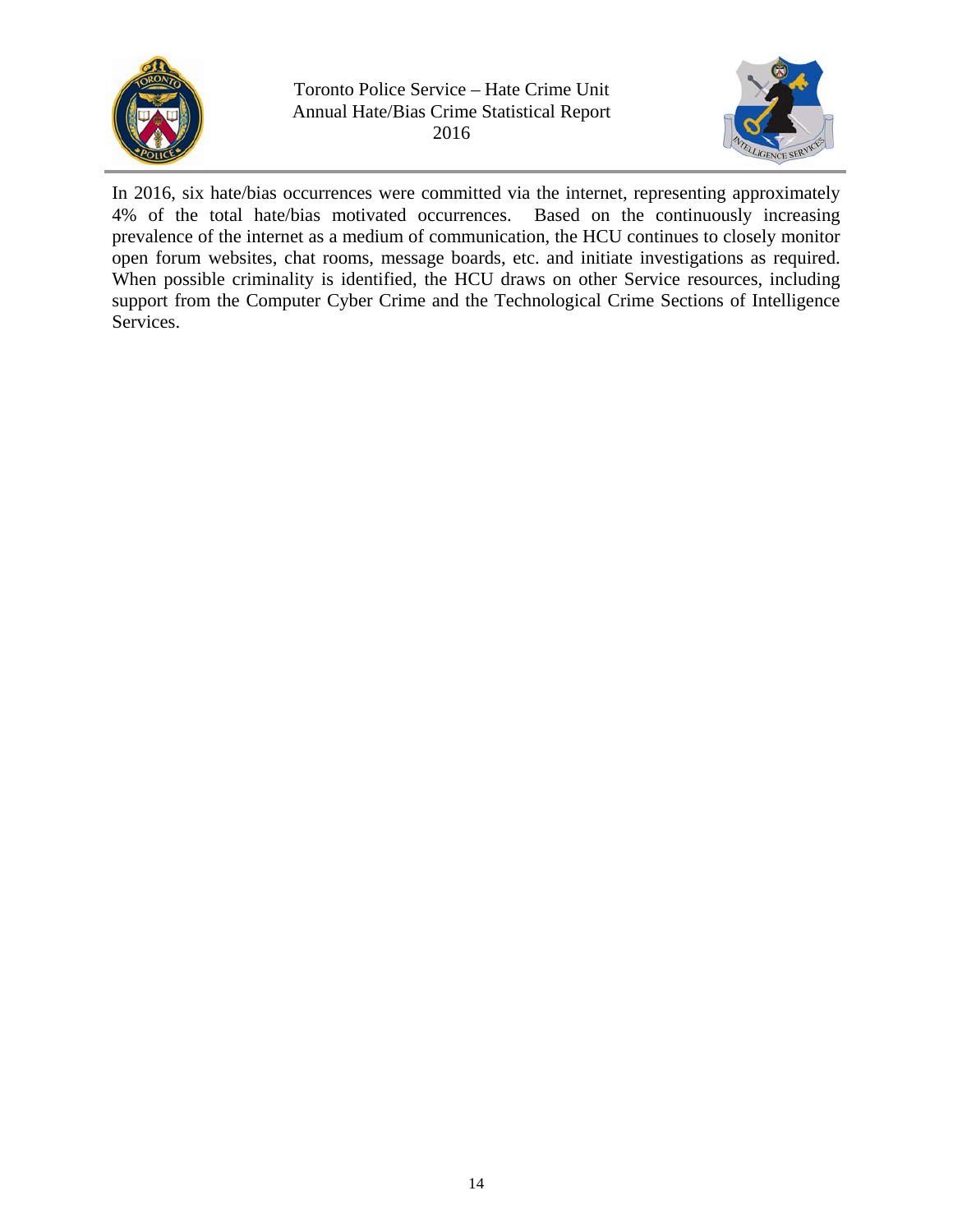



# **V. Patterns of Hate/Bias Motivated Offences**

# Monthly Activity of Hate/Bias Occurrences

In 2016, the months with the highest number of hate/bias motivated occurrences were October (21) and June (17). The months with the lowest activity were September (5), and February (8), (Figure 5.1).





# Hate/Bias Occurrences by Division

The police divisions with the highest numbers of hate/bias occurrences were 52 Division, 31 Division and 32 Division reporting 22, 20 and 14 occurrences, respectively in 2016 (Table 5.2).

In 2016, 31 Division, 52 Division and 51 Division all experienced an increase in the number of hate/bias occurrences compared to 2015. In contrast, there was a decrease in 55 Division and 54 Division in the number of hate/bias occurrences reported in 2016 compared to 2015 (refer to Appendix C for 2016 divisional summary of offences by division).

### **Table 5.2: Hate/Bias Motivated Crimes by Division 2015-2016**

| Year D11 D12 D13 D14 D22 D23 D31 D32 D33 D41 D42 D43 D51 D52 D53 D54 D55 Total |  |  |  |  |  |  |  |  |  |
|--------------------------------------------------------------------------------|--|--|--|--|--|--|--|--|--|
| 2015 13 1 2 12 9 4 9 19 5 5 1 9 7 11 2 12 13 134                               |  |  |  |  |  |  |  |  |  |
| 2016 10 2 1 10 10 3 20 14 5 9 6 3 13 22 6 5 6 145                              |  |  |  |  |  |  |  |  |  |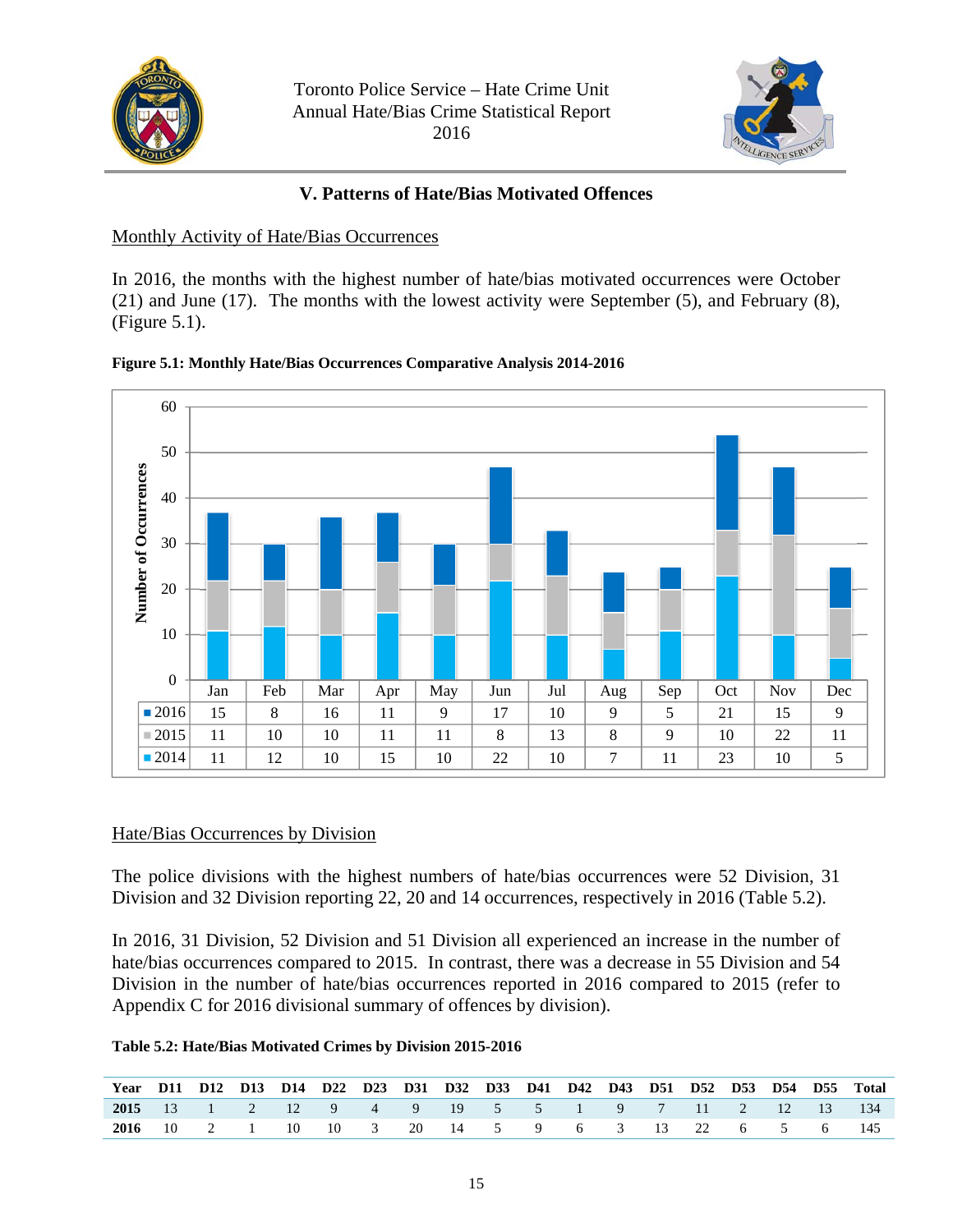



# **VI. Commonly Victimized Groups**

### Community Victimization

Victim groups are categorized by the suspect's perception. The victim group most targeted in 2016 was the Jewish community with 43 occurrences. The LGBTQ community was the next most targeted victim group reporting 24 occurrences followed by the Black and the Muslim communities reporting 22 occurrences each (Figure 6.1 and Table 6.1).



#### **Table 6.1: Hate/Bias Occurrences by Victimized Group**

| Group                | <b>Occurrences</b> |
|----------------------|--------------------|
| Jewish               | 43                 |
| <b>Black</b>         | 22                 |
| Muslim               | 22                 |
| LGBTQ                | 24                 |
| Multi-Bias           | 14                 |
| Pakistani            | 3                  |
| <b>Brown Skinned</b> | $\overline{2}$     |
| East Indian          | $\overline{2}$     |
| Middle Eastern       | $\overline{2}$     |
| White                | $\overline{2}$     |
| Arab                 | $\mathbf{1}$       |
| Asian                | 1                  |
| Chinese              | 1                  |
| Czech                | 1                  |
| German               | $\mathbf{1}$       |
| Roma                 | 1                  |
| Sikh                 | 1                  |
| Syrian               | 1                  |
| Turkish              | 1                  |

#### *Note: Victim groups with more than three occurrences are represented in Figure 6.1.*

# Breakdown of Victim Groups Targeted in Multi-Bias Occurrences

When more than one identifiable group is targeted, the occurrence is categorized as multi-bias. In 2016 there were 14 hate/bias occurrences classified as multi-bias, as opposed to 10 in 2015.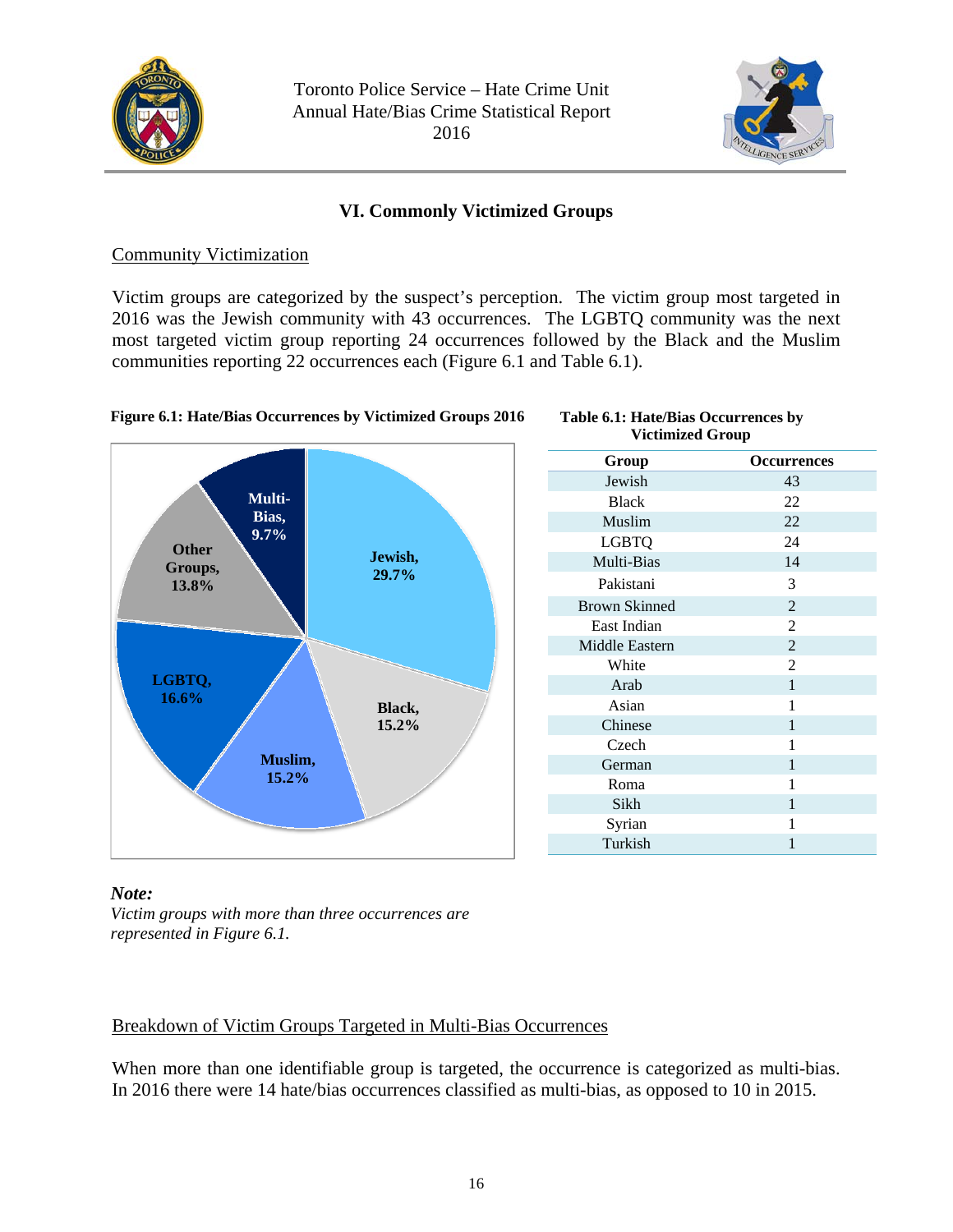



#### **Table 6.2: Victim Groups Targeted in Multi-Bias Occurrences**

| <b>Victim Group</b>         | Number of<br><b>Occurrences</b> |
|-----------------------------|---------------------------------|
| Black/Jewish                | 3                               |
| Black/Jewish/LGBTQ          | 2                               |
| Asian/LGBTQ                 |                                 |
| Black/Hispanic              |                                 |
| Black/Indian/Mexican/Russia | 1                               |
| Black/LGBTQ                 |                                 |
| Black/LGBTQ/Mexican         | 1                               |
| Hindu/Jewish                |                                 |
| Indian/Jewish               | 1                               |
| Japanese/Jewish             |                                 |
| Muslim/Palestine            |                                 |
| <b>Total</b>                | 14                              |

Of the 14 hate/bias occurrences that were categorized as multi-bias in 2016, the Black community was targeted in 9 of the 14 occurrences (Tables 6.2 and 6.3) and members of the Jewish community were targeted in 8 of the 14 multi-bias occurrences. The LGBTQ community was targeted in 5 of the 14 multi-bias occurrences and the Muslim community was targeted in 1 of the 14 occurrences. Notably, since 2005, religion, race and sexual orientation have been the three most common motivation factors for hate/bias crime victimization (Table 6.3).

#### **Table 6.3: Total Hate/Bias Occurrences Including Multi-Bias Occurrences**

| <b>Community</b><br>Group | <b>Bias Type</b>   | <b>Victimized Group</b>     | Number of<br><b>Occurrences</b> | <b>Total Occurrences</b> |  |
|---------------------------|--------------------|-----------------------------|---------------------------------|--------------------------|--|
|                           |                    | Jewish                      | 43                              |                          |  |
|                           |                    | Black/Jewish                | 3                               |                          |  |
| <b>Jewish</b>             | Religion           | Black/Jewish/LGBTQ          | $\overline{2}$                  | 51                       |  |
|                           | Multi-Bias         | Hindu/Jewish                |                                 |                          |  |
|                           |                    | Indian/Jewish               |                                 |                          |  |
|                           |                    | Japanese/Jewish             |                                 |                          |  |
|                           |                    | <b>Black</b>                | 22                              |                          |  |
|                           |                    | Black/Jewish                | 3                               |                          |  |
|                           | Race<br>Multi-Bias | Black/Jewish/LGBTQ          | $\overline{2}$                  |                          |  |
| <b>Black</b>              |                    | Black/Hispanic              |                                 | 31                       |  |
|                           |                    | Black/Indian/Mexican/Russia |                                 |                          |  |
|                           |                    | <b>Black/LGBTQ</b>          |                                 |                          |  |
|                           |                    | Black/LGBTQ/Mexican         |                                 |                          |  |
|                           |                    | <b>LGBTQ</b>                | 18                              |                          |  |
|                           |                    | Transgendered (Male)        | $\overline{2}$                  |                          |  |
|                           | Sex &              | Transgendered (Female)      | $\overline{4}$                  |                          |  |
| <b>LGBTQ</b>              | Sexual             | Black/Jewish/LGBTQ          | $\overline{2}$                  | 29                       |  |
|                           | Orientation        | Asian/LGBTQ                 |                                 |                          |  |
|                           |                    | <b>Black/LGBTQ</b>          | 1                               |                          |  |
|                           |                    | Black/LGBTQ/Mexican         |                                 |                          |  |
| <b>Muslim</b>             | Religion           | Muslim                      | 22                              |                          |  |
|                           | Multi-Bias         | Muslim/Palestine            |                                 | 23                       |  |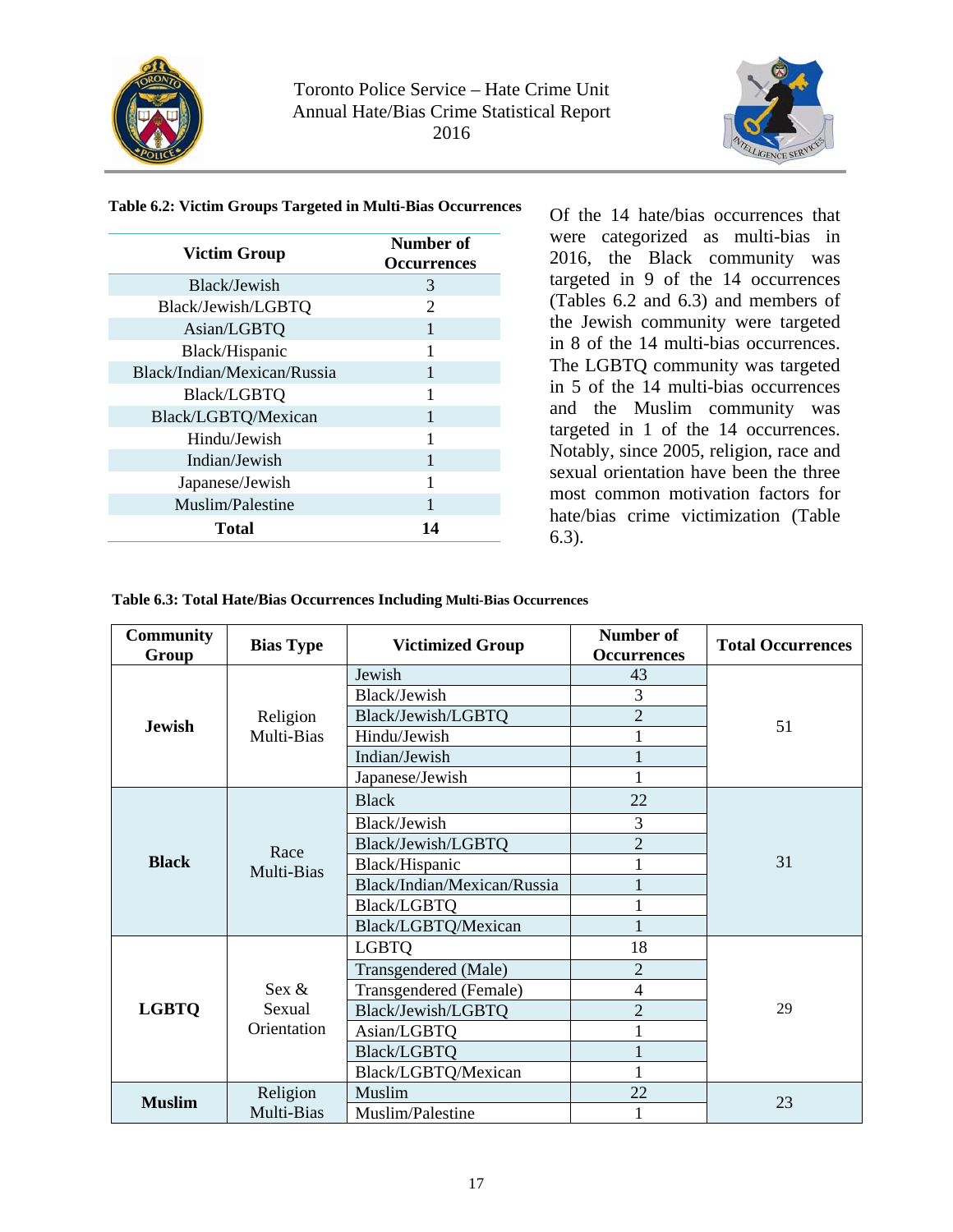



# Religion, Race and Sexual Orientation

The highest percentage of the 145 reported hate/bias criminal occurrences in 2016 were motivated by religion (46%=66), followed by race (18%=26) and sexual orientation (12%=18).

The two most victimized religious groups in 2016 were members of the Jewish and the Muslim/Islamic communities. In 43 of the 66 hate/bias occurrences involving religion, victims were members of the Jewish community. In 22 of the 66 occurrences, victims were members of the Muslim/Islamic community while 42 of the 74 occurrences involving religion were mischief to property occurrences (Appendix D).

In the 26 hate/bias occurrences in 2016 where race was the motivating factor the Black community was the most frequently victimized group, accounting for 22 of the 26 occurrences. These occurrences were mainly mischief under (11); assault (5); mischief interfere with property (1); assault with a weapon (2); criminal harassment (2); and theft under (1) (Appendix D).

In 2016, the LGBTQ community was victimized in 24 of the 145 hate/bias occurrences. Sexual orientation and sex were the two motivating factors. These occurrences were predominantly the following offences: assault (6); assault with a weapon (3); assault causing bodily harm (2); mischief under (4); criminal harassment (3); break and enter (2); threaten death and/or threaten bodily harm (1); wilful promotion of hatred (1); theft under (1); and fail to comply (1) (Appendix D).

The number of assault occurrences motivated by sexual orientation and sex in 2016 increased from nine in 2015 to eleven in 2016. In 2016, the eleven assault occurrences within the LGBTQ community involved a total of twelve victims ranging in age from 15 to 49 years. In all of the assault occurrences, the victims were subject to derogatory comments and were either punched, or pushed by the suspect(s) during the assault.

In comparison to 2015 (22%), the total percentage of hate/bias occurrences in the LGBTQ community decreased in 2016 (17%). Hate/bias motivated assault occurrences in the LGBTQ community represented 7% of the total occurrences in 2015 compared to 8% in 2016.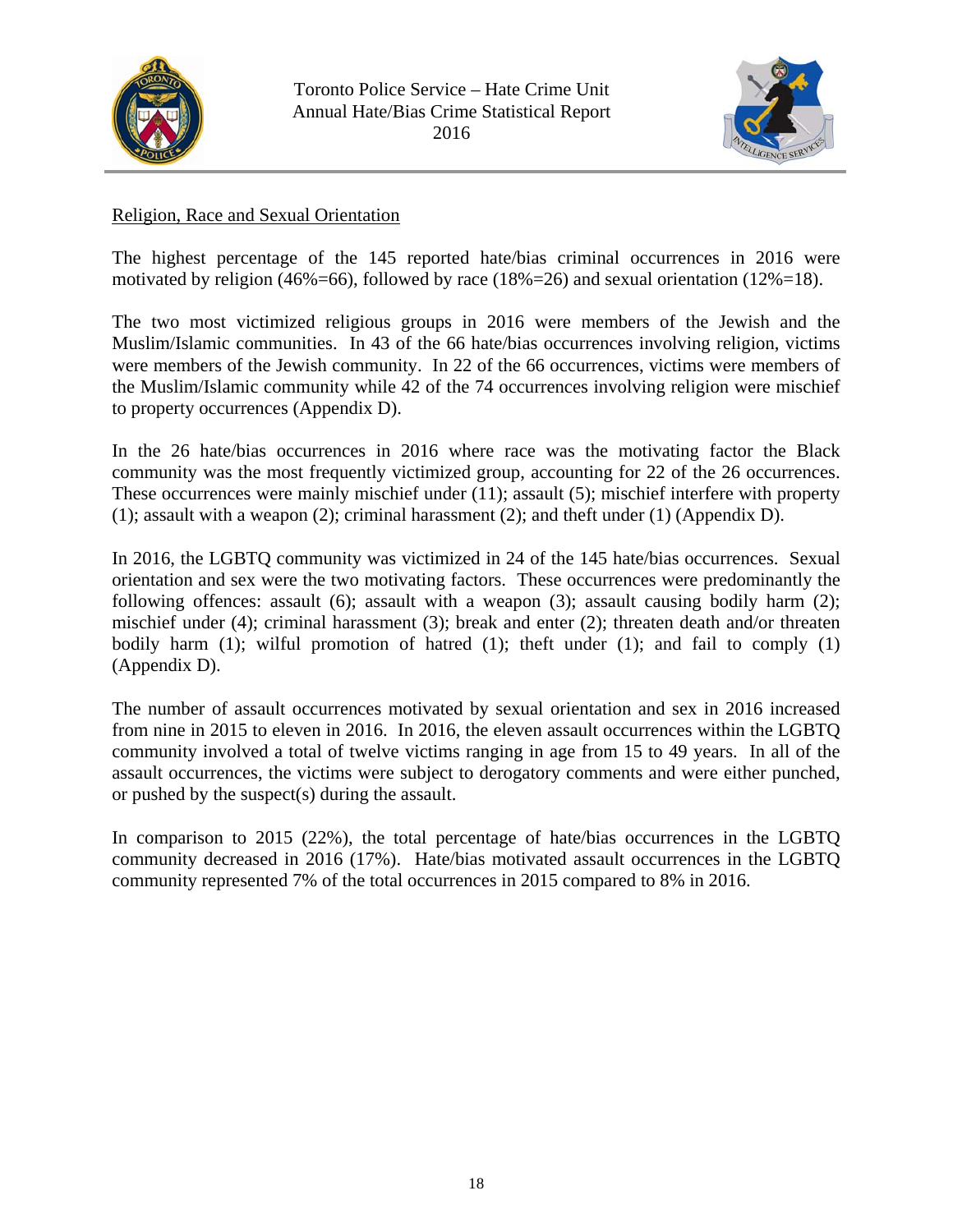



| <b>Criminal Offence</b>                      | <b>Ethnic Origin</b> | ----- <del>.</del> ---<br>Multi-<br><b>Bias</b> | <b>Nationality</b> | Race           | Religion       | <b>Sex</b>     | <b>Sexual</b><br><b>Orientation</b> | <b>Total</b>   |
|----------------------------------------------|----------------------|-------------------------------------------------|--------------------|----------------|----------------|----------------|-------------------------------------|----------------|
| Assault                                      | $\overline{4}$       |                                                 | $\overline{4}$     | $\overline{7}$ | $\overline{7}$ | 3              | 3                                   | 28             |
| <b>Assault Causing</b><br><b>Bodily Harm</b> |                      |                                                 |                    |                |                |                | $\overline{2}$                      | $\overline{2}$ |
| Assault with a Weapon                        |                      |                                                 |                    | $\overline{2}$ | $\mathbf{1}$   | $\overline{2}$ | $\mathbf{1}$                        | 6              |
| <b>Break and Enter</b>                       |                      |                                                 |                    |                |                |                | $\overline{2}$                      | 2              |
| Criminal Harassment                          |                      | 3                                               | $\overline{2}$     | $\overline{2}$ | 5              |                | 3                                   | 15             |
| Fail to Comply                               |                      |                                                 |                    |                |                |                | $\mathbf{1}$                        | 1              |
| Mischief Interfere<br>With Property          |                      | $\mathbf{1}$                                    |                    | $\mathbf{1}$   | 5              |                |                                     | 7              |
| Mischief Under                               | 3                    | 9                                               | 1                  | 13             | 37             |                | $\overline{4}$                      | 67             |
| Possession of a<br>Weapon                    |                      |                                                 | $\mathbf{1}$       |                |                |                |                                     | 1              |
| Theft Under                                  |                      |                                                 |                    | $\mathbf{1}$   |                |                | $\mathbf{1}$                        | 2              |
| Threatening Bodily<br>Harm                   |                      |                                                 |                    |                | 3              | $\mathbf{1}$   |                                     | $\overline{4}$ |
| <b>Threatening Death</b>                     |                      |                                                 |                    |                | 6              |                |                                     | 6              |
| Wilful Promotion of<br>Hatred                |                      | $\mathbf{1}$                                    |                    |                | $\overline{2}$ |                | $\mathbf{1}$                        | 4              |
| <b>Total</b>                                 | 7                    | 14                                              | 8                  | 26             | 66             | 6              | 18                                  | 145            |

### **Table 6.4 2016 Offence Breakdown by Category**

### **VII. Accused / Suspect Identification**

Accused/suspect information is typically provided by victims, witnesses, audio/video security cameras and forensic evidence. The Service's SCI-Forensic Identification Unit plays a significant role in collecting physical evidence such as DNA and fingerprints at crime scenes. Service Procedure 05-16 Hate/Bias Crime requires all police officers investigating a hate/bias crime to protect the scene and secure all relevant evidence including items such as posters, graffiti, recordings and clothing for forensic examination. Furthermore, officers are required to photograph the scene where the graffiti is found or when evidence cannot be readily detached or retrieved.

In 2016, victims and witnesses were able to provide information on accused/suspect identification in 71 of the 145 total hate/bias occurrences, accounting for 49% of the occurrences. It is often very difficult to identify suspects, as many hate/bias crimes occur without any witnesses present. Moreover, many hate/bias crimes occur without the victim present, as in the case of hate motivated graffiti or mischief. For example, in 2016, victims and/or witnesses were able to provide suspect/accused information on approximately 11% of the total mischief to property occurrences, accounting for 8 of the 74 total occurrences.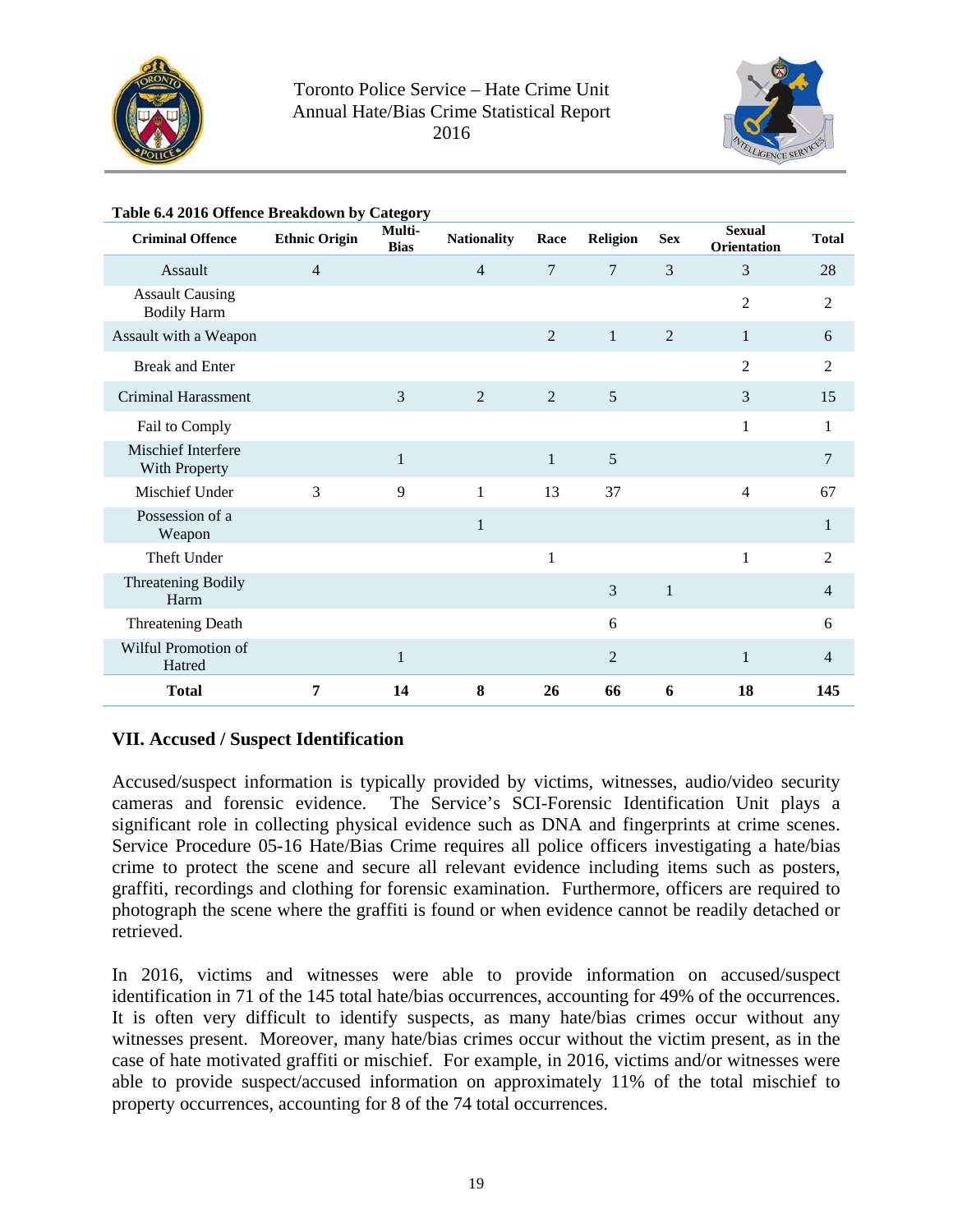



Among suspects and charged persons, males form the dominant offender group with 84 male accused/suspects identified in 2016 compared to 8 females. Among identified persons committing hate/bias offences, the largest group consisted of males in the 18-25 year age group and the 26-40 year age group (Tables 7.1 and 7.2).

Since 2003, the dominant offender group has been males, specifically in the 18-25 year age group with the exception of 2008 and 2015 when the dominant offender groups were in the 9-17 year age group and over 40 years respectively.

#### **Table 7.1 2016 Accused Identification Specific to Age and Gender**

| Age Group |                          |                          |                          |               |  |  |  |
|-----------|--------------------------|--------------------------|--------------------------|---------------|--|--|--|
| Gender    | $9-17$ years             | $18-25$ years            | $26-40$ years            | Over 40 Years |  |  |  |
| Female    | $\overline{\phantom{0}}$ | $\overline{\phantom{0}}$ | $\overline{\phantom{0}}$ |               |  |  |  |
| Male      |                          |                          |                          |               |  |  |  |

*Note: The table above is based on the sex and age group of those charged with hate/bias criminal offences in 2016. There were a total of 10 criminal occurrences.* 

| Gender | $9-17$ years             | $18-25$ years | $26-40$ years | Over 40 Years |
|--------|--------------------------|---------------|---------------|---------------|
| Female | $\overline{\phantom{0}}$ |               |               |               |
| Male   |                          | 36            | 23            | 14            |

#### **Table 7.2 Suspect Identification Based on 2016 Victim/Witness Statements**

*Note: The figures represented in the suspect identification table are based on victim/witness suspect descriptions. The above table does not include the 10 additional occurrences in which the victim/witnesses identified male suspects but were unable to determine their age.*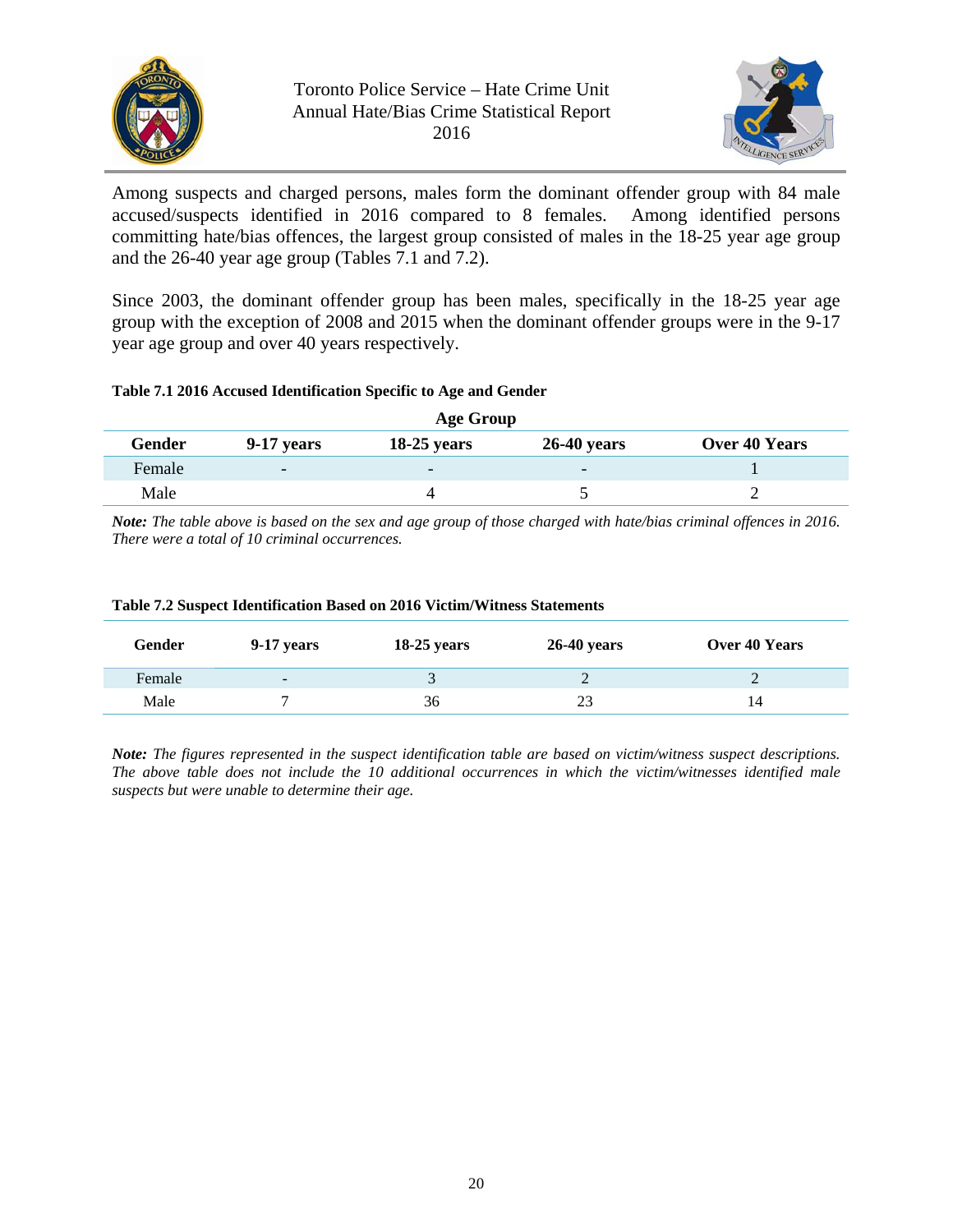



# **VIII. 2016 Arrests/Charges**

As in previous years, offenders are at times charged with a number of offences, not all of which are hate/bias motivated. Only those charges relating directly to hate/bias motivated criminal offences are counted in Table 8.1.

The number of hate/bias motivated arrests was lower in 2016 compared to 2015. In 2016, there were 12 persons arrested for hate/bias motivated offences compared to 19 persons arrested in 2015. A total of 22 hate/bias motivated criminal charges were laid against these 12 persons in 2016 compared to 21 hate/bias motivated charges being laid in 2015. The 2016 charges were in relation to 10 hate/bias occurrences (Table 8.1). In one of these occurrences, more than one person was arrested and charged. In many occurrences, persons were charged with more than one offence.

| <b>Offence Type</b>                               | <b>Charges</b> |
|---------------------------------------------------|----------------|
| Cause Disturbance                                 | 1              |
| <b>Assault Causing Bodily Harm</b>                | 2              |
| Assault                                           | 4              |
| Assault with a Weapon                             | 1              |
| Carry Concealed Weapon                            | 1              |
| Fail to comply with Probation<br>order            | 3              |
| Mischief Under \$5000                             | 1              |
| Possession of a weapon                            | 1              |
| Public incitement of Hatred                       | 1              |
| Unauthorized Possession of a<br>prohibited weapon | 1              |
| <b>Utter Threats</b>                              | 4              |
| Wilful Promotion of Hatred                        | 1              |
| Advocate Genocide                                 | 1              |
| Total                                             | 22             |

#### **Table 8.1 2016 Hate/Bias Charges Laid by Offence Type**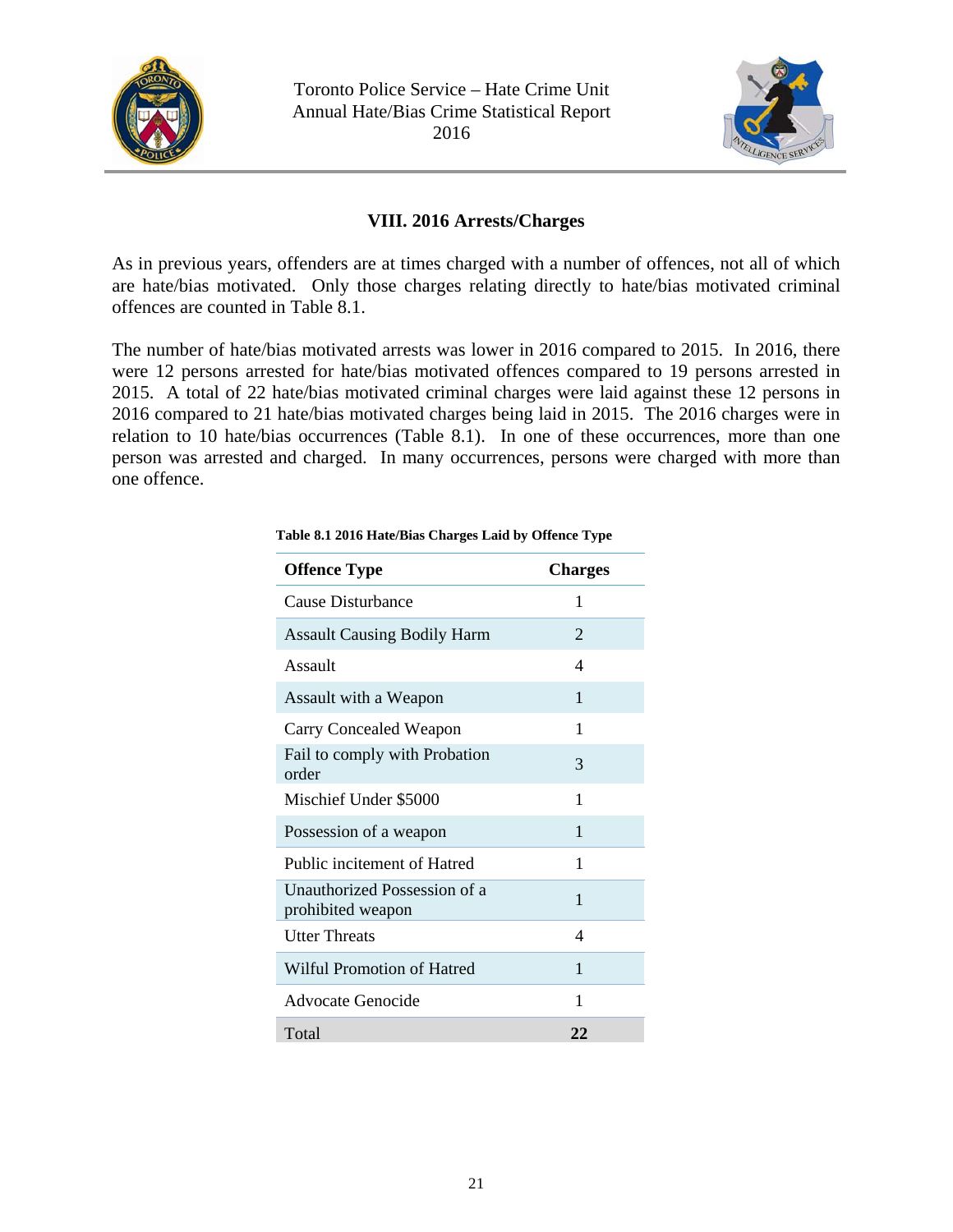



# **IX. Sentencing**

The following sentencing dispositions include all hate/bias criminal proceedings which concluded in the judicial system during 2016. The occurrences that led to these criminal proceedings transpired between 2014 and 2016.

Dispositions included custodial sentences, significant time spent in pre-trial custody, suspended sentences, mental health diversion and periods of probation with conditions including counseling, peace bonds and weapons prohibitions.

### Historical Cases 2009 and 2014-2015

There was one hate/bias motivated criminal case before the courts arising from an incident that occurred in 2009. The 2009 incident involved a total of three hate/bias criminal charges. The case was completed by way of a guilty plea.

In 2016, there were 11 hate/bias criminal cases involving 12 accused persons that concluded before the courts that originated from incidents that transpired between 2014 and 2015. These 11 cases were completed as follows: five guilty pleas, one withdrawal, four were resolved by peace bond, and one was resolved by peace bond and diverted to mental health court (Appendix A - Table A.2). There are currently three cases involving hate/bias motivated charges pending before the courts arising from occurrences that transpired in 2015.

### 2016 Cases

In 2016, there were 10 hate/bias criminal cases before the courts that originated from incidents that transpired in 2016. There were a total of 12 accused persons and 22 hate/bias charges laid. Two of these 10 cases have already been completed and were resolved by peace bond (Appendix A - Table A.1).

At year-end 2016, there are currently eight cases involving hate/bias motivated charges pending before the courts.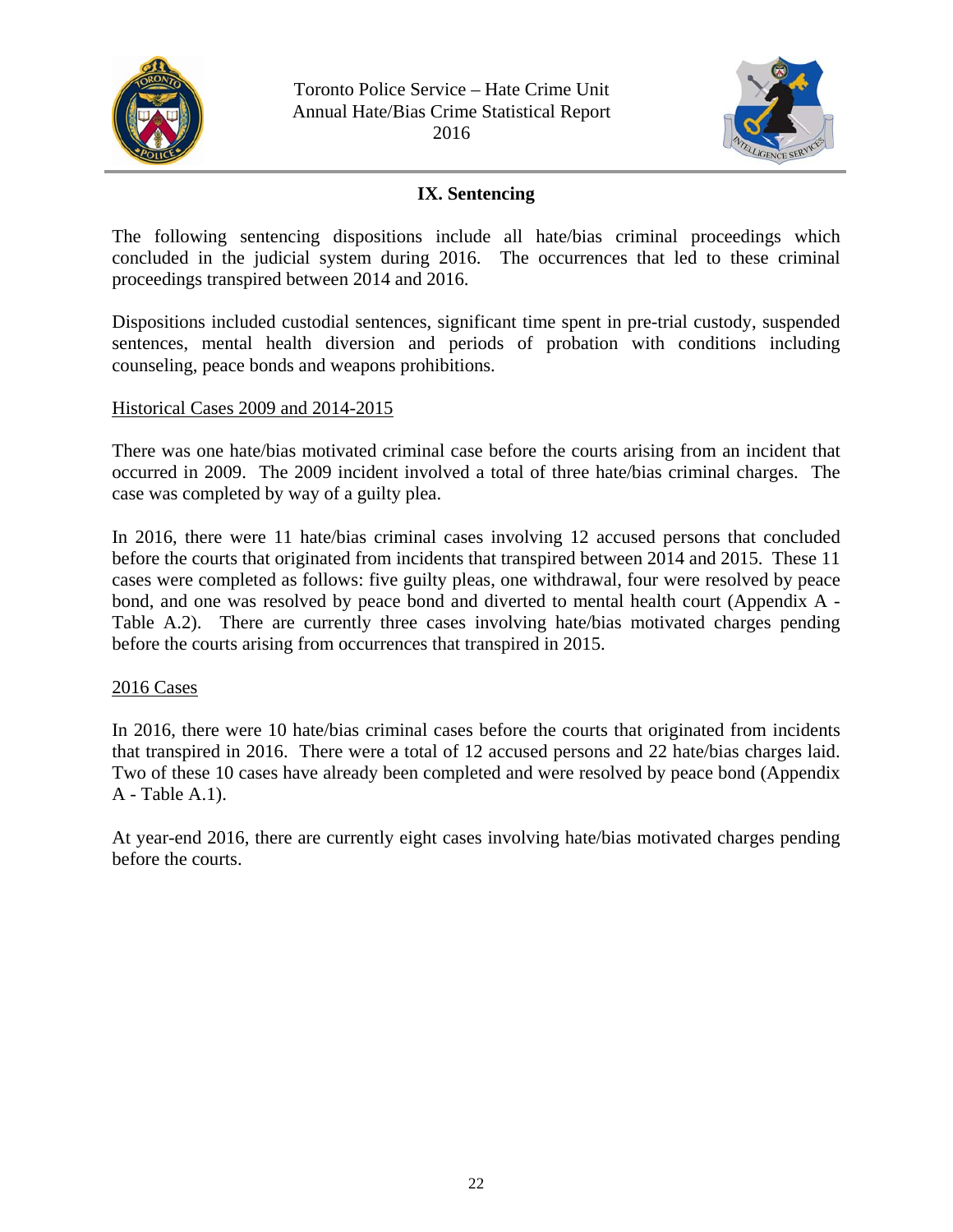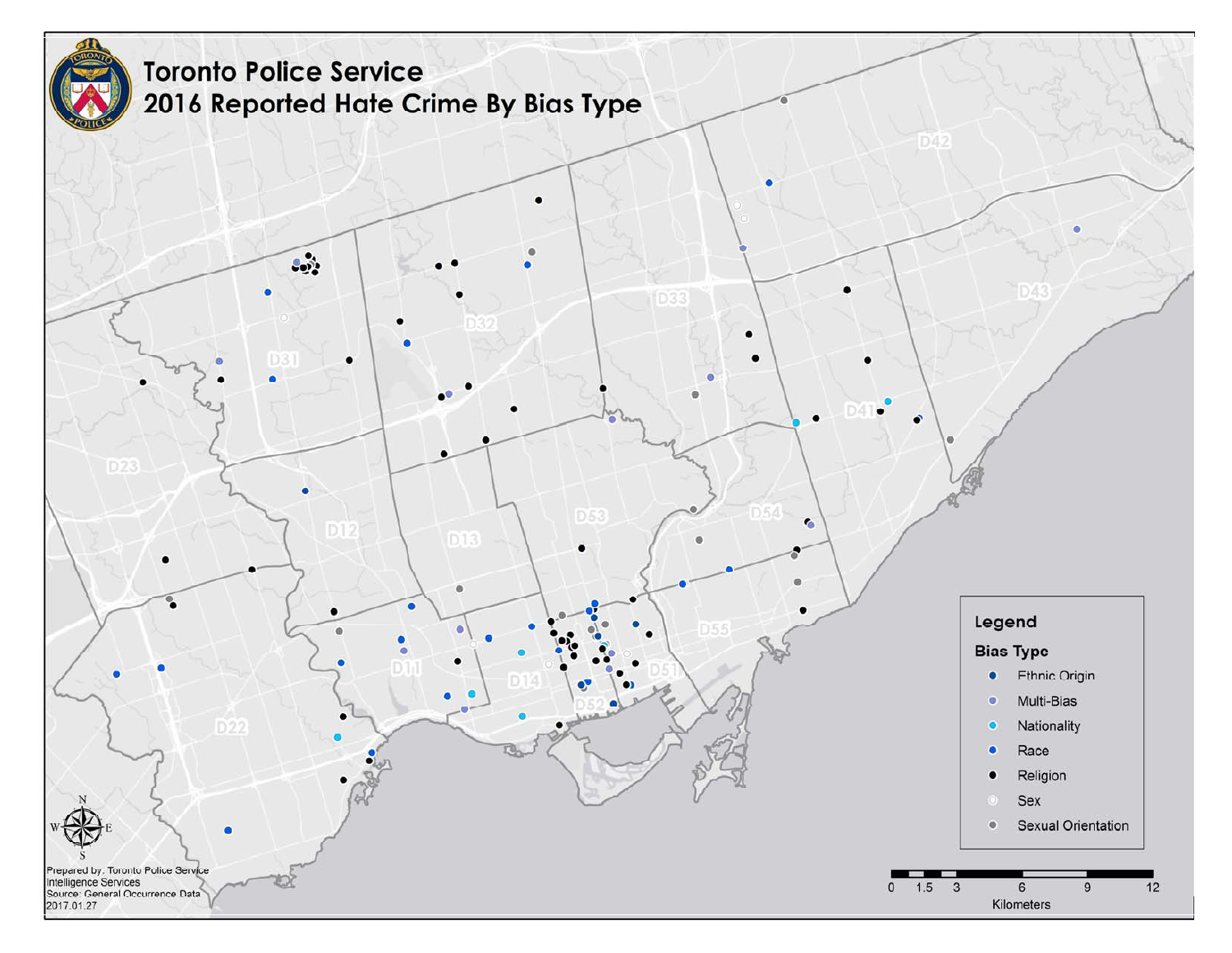



# **XI. Toronto Population and Demographics**

Toronto, with a population of 2.79 million people (5.5 million in the GTA-Greater Toronto Area), is heralded as one of the most multicultural cities in the world and is ranked as the safest large metropolitan area in North America by Places Rated Almanac.<sup>1</sup>

The 2011 Census conducted by Statistics Canada provides the most current information regarding the population and religious demographic information for the City of Toronto (Figure 11.1 and 11.2). These charts are provided to give some context to the statistics in this report.





**Figure 11.1: Visible Minority Population in Toronto (Source: Statistics Canada, 2011)**



In comparison to the 2006 Census there has been a decrease in the number of individuals who are identifying as "not a visible minority"  $(53.1\% \text{ versus } 50.9\%).^2$ Since 2006, increases in visible minority populations were observed within the Arab, South Asian, Southeast Asian and Latin American communities (Figure 11.1).

As noted earlier in the report, the most targeted groups in Toronto in 2016 were the Jewish community, followed by the LGBTQ community, the Muslim community and the Black community.

1

<sup>1</sup> City of Toronto. (1998-2015). "*Diversity Toronto Facts – Your City*", (Viewed on February 2, 2015 from http://www1.toronto.ca/wps/portal/contentonly?vgnextoid=dbe867b42d853410VgnVCM10000071d60f89RCRD&vgnextchannel

<sup>=57</sup>a12cc817453410VgnVCM10000071d60f89RCRD)

<sup>2</sup> Toronto Police Service. (2013). *2012 Annual Hate/Bias Crime Statistical Report.* Hate Crime Unit, Intelligence Services.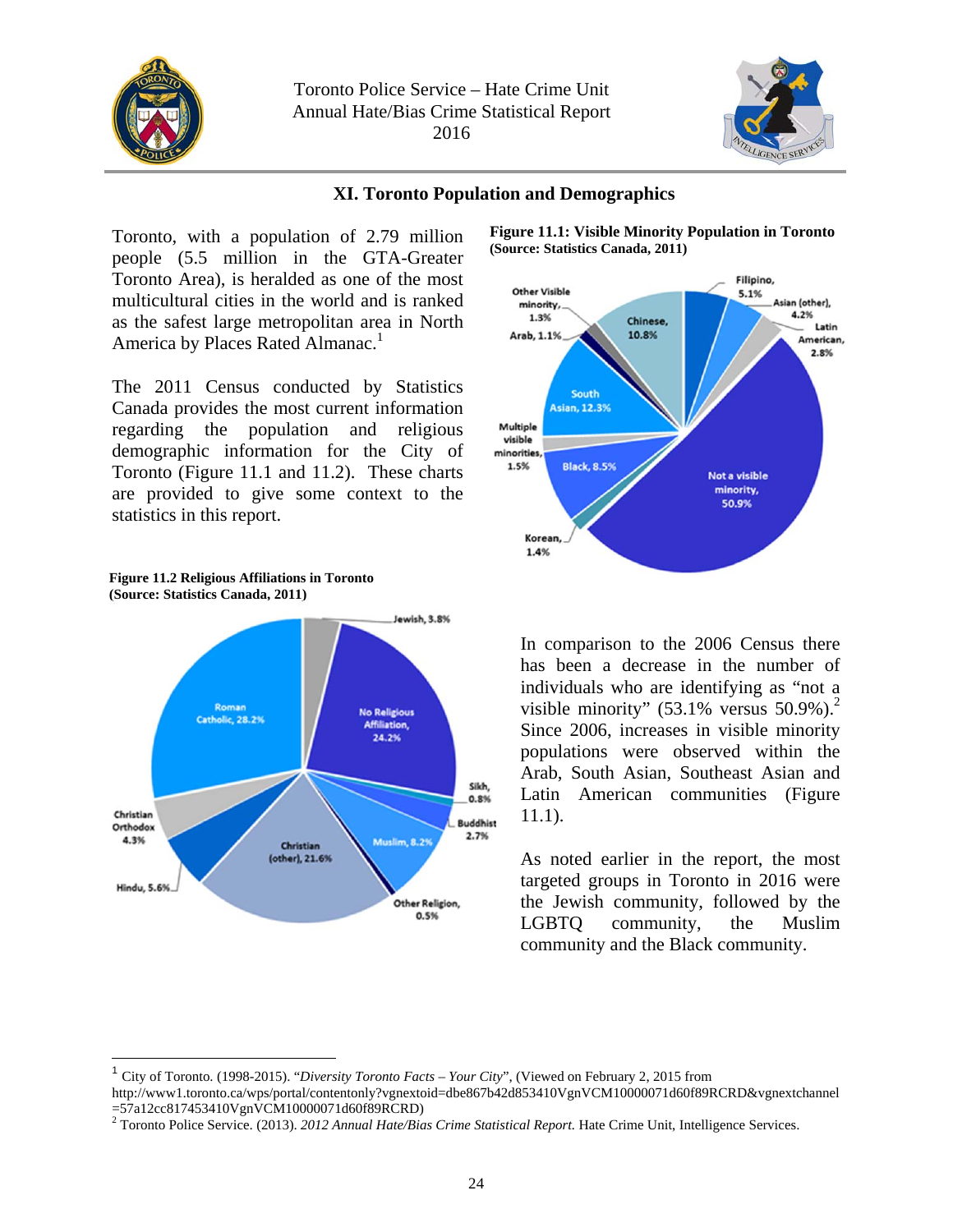

 $\overline{a}$ 



According to the 2011 Census published by Statistics Canada:

The Jewish community makes up 3.8% of the religious population in the City of Toronto but was victimized in approximately 30% of the total hate/bias crimes in 2016; and

The Black community and the Muslim community constitute 8.5% and 8.2% of the visible minority population respectively but were victimized in approximately 15% of the total hate/bias crimes in 2016.

According to the 2009 General Social Survey on Victimization (GSS) conducted by Statistics Canada, 2% of Canadians aged 18 to 59 reported that they consider themselves to be homosexual or bisexual.<sup>3</sup> It is of significance to note the question on the GSS was voluntary and not inclusive of Transgendered individuals; therefore, this rate is likely underreported and not an accurate depiction of the population of the LGBTQ community in Canada. Despite the lack of accurate statistics in this area, what is known is that the LGBTQ community was victimized in approximately 17% of the total hate/bias crimes in 2016.

 $3$  Statistics Canada. (2010). *Gay Pride...by the Numbers*. (Retrieved on January  $8<sup>th</sup>$ , 2014, from http://www42.statcan.gc.ca/smr08/2011/smr08\_158\_2011-eng.htm).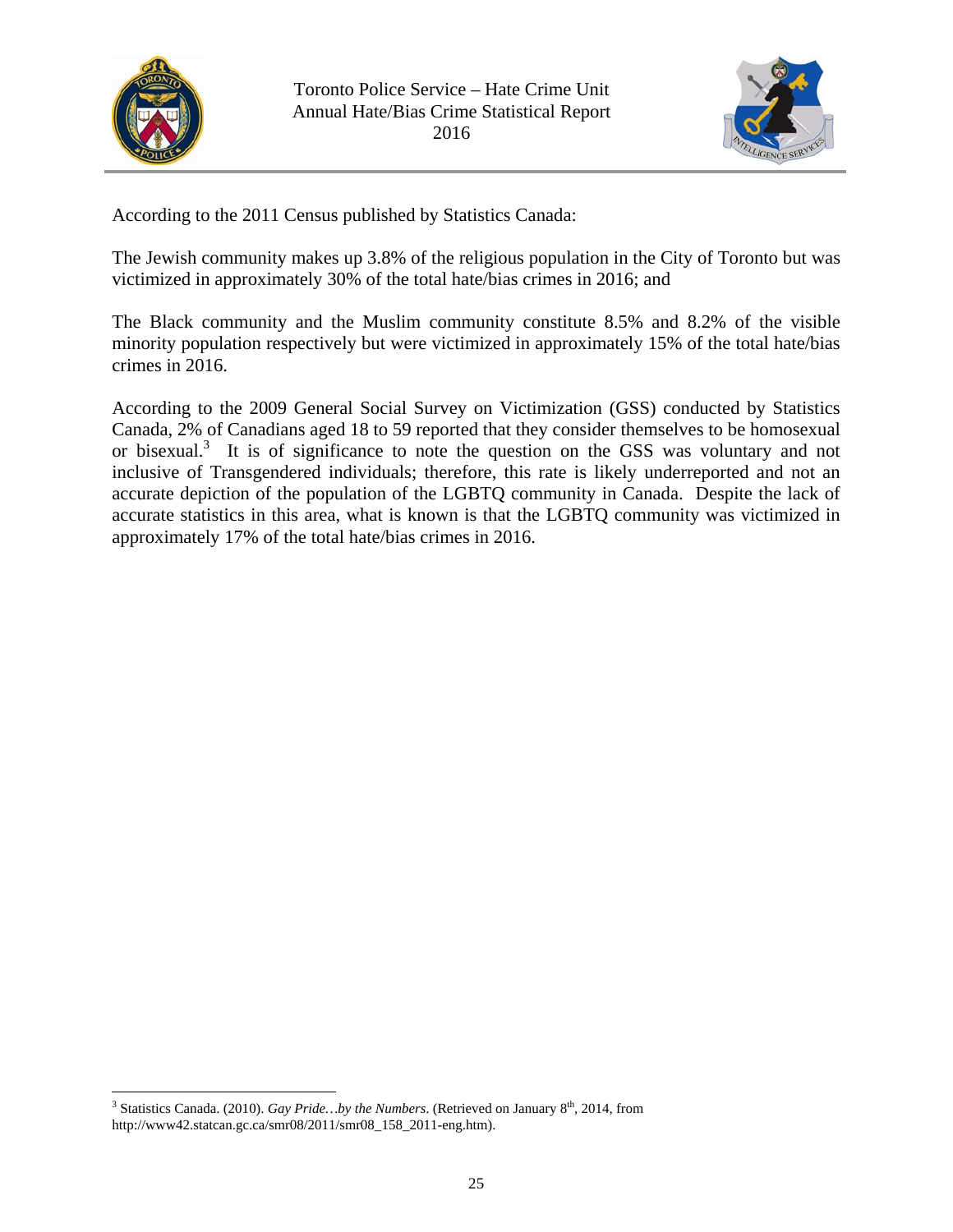



# **XII. Hate Crime Unit Education and Community Outreach Initiatives**

Intelligence Gathering and Investigative Support Role

The HCU exchanges information through its networks with the Toronto Police Service, provincial, national and international police services and other law enforcement agencies.

# In 2016:

The HCU continued to be an active partner of the provincial Hate Crime Extremism Investigative Team (HCEIT). The HCEIT consists of members from fifteen Ontario police services that receive provincial funding for the joint collection and sharing of information, enforcement and education on hate/bias crimes. In 2016, representatives included members from the following police services:

- Brantford Police Service
- Durham Regional Police Service
- Guelph Police Service
- Halton Regional Police Service
- Hamilton Police Service
- London Police Service
- Niagara Regional Police Service
- Ontario Provincial Police Service
- Ottawa Police Service
- Peel Regional Police
- Stratford Police Service
- Toronto Police Service
- Waterloo Regional Police Service
- Woodstock Police Service and
- York Regional Police

In order to ensure public safety and/or assess the presence of criminality, the HCU attended and monitored events involving potential hate/bias activity as well as public demonstrations with political or ideological overtones where the involved groups were strongly opposed to one another.

The HCU provided police divisions with ongoing investigative support, case tracking and relevant intelligence exchange.

### Training and Education

Throughout 2016, HCU members attended provincial hate crime and extremism training relating to hate/bias crime laws and trends, investigative strategies and the prosecution of hate crimes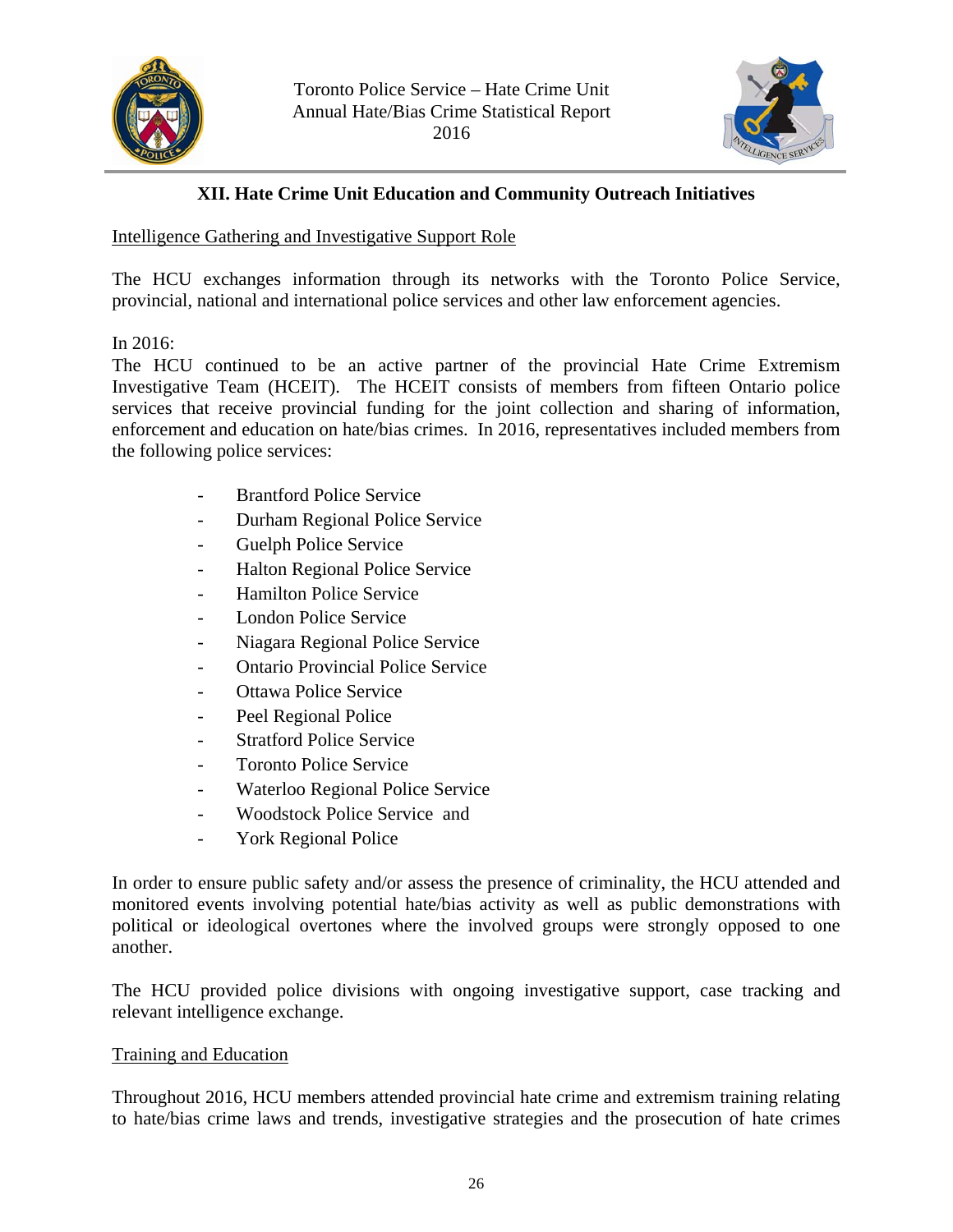



with police services, community agencies and partners from across North America in Ottawa, Toronto and Niagara Falls.

In November 2016, the HCU hosted the annual divisional Hate Crime Coordinators (HCC) meeting with HCC's from the Service's 17 police divisions. The purpose of the meeting was to review and discuss divisional hate/bias criminal cases, current case law and other issues relating to hate/bias crimes.

In October 2015, the HCU assisted in creating materials that included an information booklet and training video for the Service's front-line officers. The information booklet and video provides tools, resources and procedures for hate/bias crimes and criminal extremism. These resources continue to be made available and utilized in 2016.

In 2012, the Ontario Police College (OPC) in partnership with HCEIT created an Advanced Hate Crime Investigators Course for police officers. The course focuses on an enhanced understanding of the investigation of hate/bias crimes and the application of federal legislation to hate propaganda. The course was offered at OPC in April 2016. The course was attended by members from Ontario police services, including divisional hate crime investigators.

In addition, throughout 2016 the HCU liaised with members of the community including schools, government, and community organizations on the subject of hate/bias crimes.

# Community Outreach

In 2016, the HCU consulted with many diverse community organizations and representatives for the purposes of education, negotiation, mediation for public order and safety and to address community concerns specific to hate/bias crimes.

In 2016, the HCU collaborated with the Divisional Policing Support Unit, Muslim Liaison Officer regarding outreach within the Muslim Community. In 2016, the Muslim liaison officer attended and participated in local meetings on the subject of hate/bias crimes and discrimination with members of local government and social agencies, community leaders and police officers.

The HCU continued its partnership with the Divisional Policing Support Unit and the LGBTQ Liaison Unit to provide local and international education on LGBTQ awareness including support of the Report Homophobic Violence Period Program and the Trans Media Campaign.

The "Report Homophobic Violence, Period" (RHVP) campaign is a public awareness and education campaign which focuses on youth 13 to 25 years of age and addresses the issue of homophobic and transphobic bullying and violence.

RHVP is an initiative of the Service's LGBTQ Community Consultative Committee and was developed in 2007 by the Service in partnership with a large number of community partners and community service providers.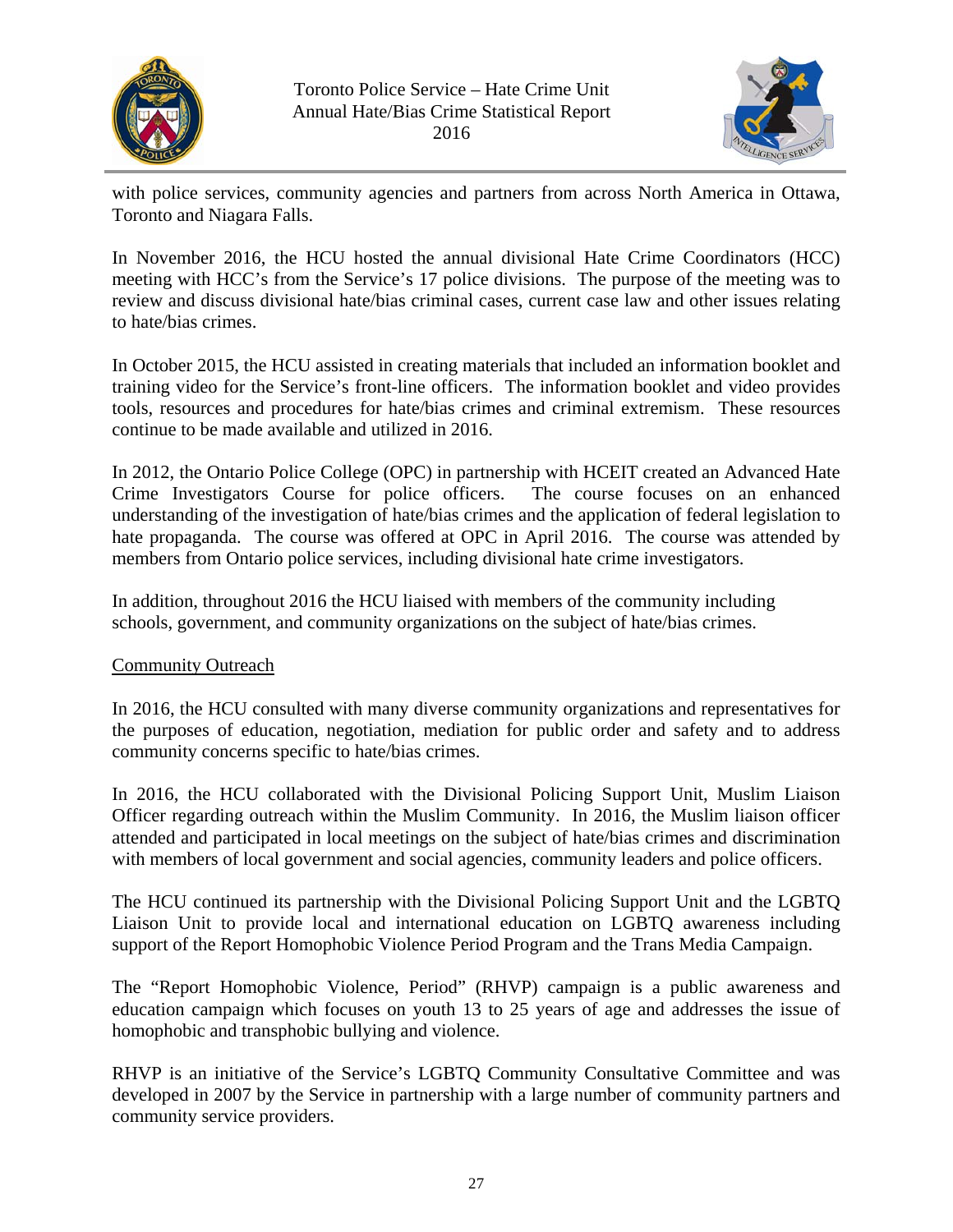



The Trans Media Campaign was initiated in 2014 by the LGBTQ Liaison Unit in partnership with Corporate Communications to increase reporting, decrease attacks against the Trans community, educate Service members about the Trans community and improve the relationship between the Service and the Trans community. In 2015, Crime Stoppers partnered with Trans Media Campaign members to address hate/bias crimes against the Trans community. The Trans Media Campaign formally launched via social media, printed materials, community newspapers and the Service's intranet on June 2016.

# Media Outreach

HCU members continue to provide interviews to local and national media on a variety of hate/bias crime issues upon request.

The HCU is committed to the prevention and investigation of hate/bias motivated crimes and to the education of our police and community partners. Open consultation with the community in a mutually supportive manner is recognized as the most effective way of achieving these goals.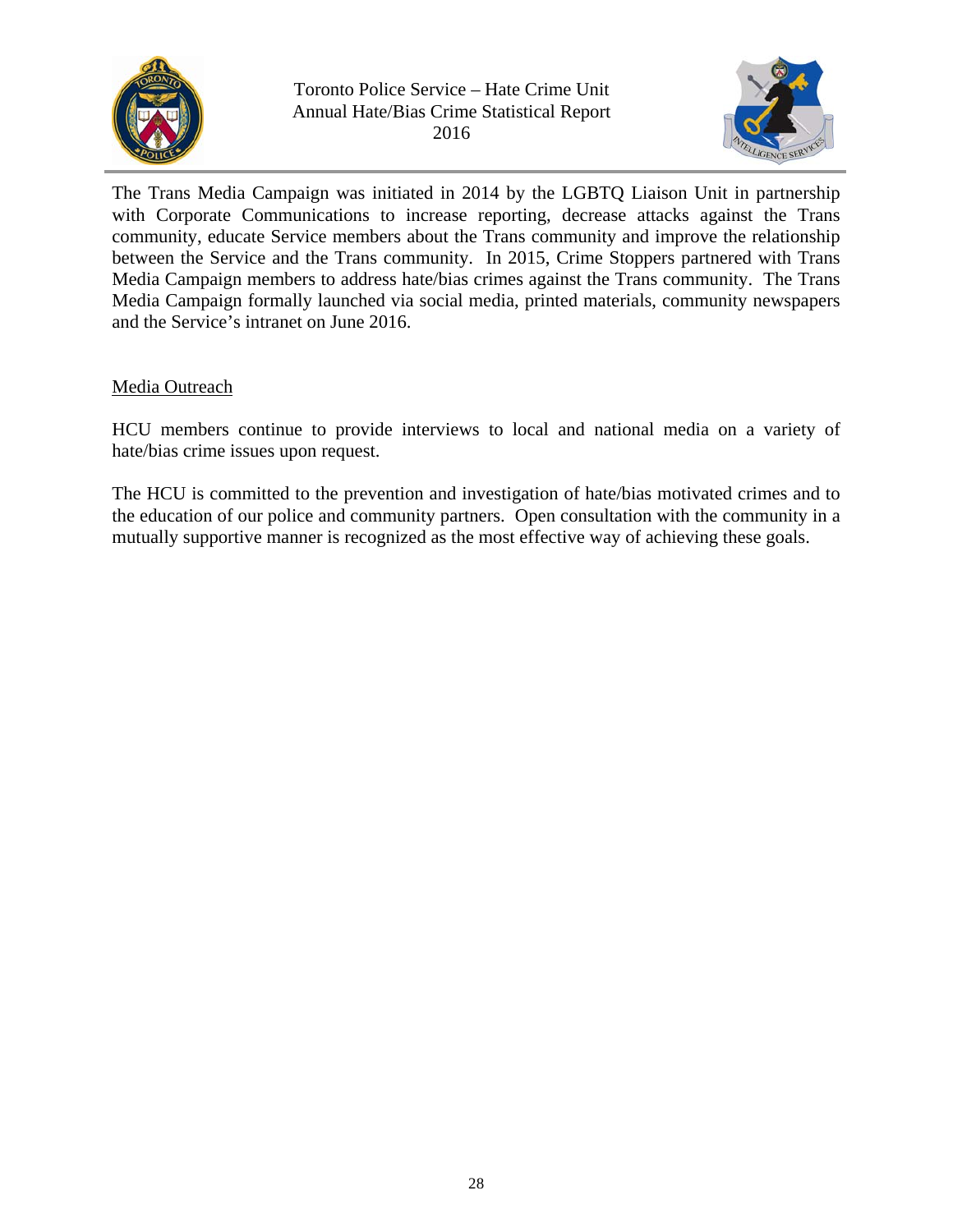



# **Appendix A –Completed Hate/Bias Court Dispositions**

The dispositions set out in Table A.1 and Table A.2 below include all hate/bias criminal proceedings which concluded in the judicial system in 2016. The occurrences that led to these criminal proceedings transpired in 2009 and, between 2014 and 2016.

Persons are at times charged with a number of offences, not all of which are hate/bias motivated. Some of the cases below include non-hate motivated charges such as failure to comply probation; however, all charges (hate/bias and non-hate/bias) have been listed in Table A and B to accurately reflect sentencing dispositions.

#### **Table A.1: 2016 Completed Cases (2016 occurrences)**

|    | <b>Charge</b>           | <b>Disposition</b> |                                                               |  |  |  |
|----|-------------------------|--------------------|---------------------------------------------------------------|--|--|--|
|    |                         | 2016               |                                                               |  |  |  |
|    | Assault                 |                    | Withdrawn – peace bond 12 months, $$500$ no<br>surety/deposit |  |  |  |
| 2. | <b>Uttering Threats</b> | surety/deposit     | Withdrawn – peace bond 12 months, $$500$ no                   |  |  |  |
|    | Assault                 |                    | Withdrawn – peace bond 12 months, $$500$ no<br>surety/deposit |  |  |  |

#### **Table A.2 2016 Completed Cases (2015 - 2014 and 2009 Occurrences)**

| <b>Charge</b>  |                                    | <b>Disposition</b>     |                                                                                                                                                                   |  |  |
|----------------|------------------------------------|------------------------|-------------------------------------------------------------------------------------------------------------------------------------------------------------------|--|--|
|                |                                    | 2015                   |                                                                                                                                                                   |  |  |
| $\mathbf{1}$ . | Assault                            |                        | Withdrawn                                                                                                                                                         |  |  |
| 2.             | <b>Assault With A Weapon</b>       | 2.                     | Withdrawn                                                                                                                                                         |  |  |
| 3.             | Possession Of A Weapon             | $\mathcal{B}_{\alpha}$ | Withdrawn                                                                                                                                                         |  |  |
| 4.             | <b>Uttering Threats</b>            | 4.                     | Withdrawn                                                                                                                                                         |  |  |
| 1.             | <b>Uttering Threats</b>            | 1.                     | Withdrawn – peace bond 6 months, \$500 no<br>surety/deposit                                                                                                       |  |  |
| 1.             | Assault                            | 1.                     | Guilty plea - 30 days intermittent sentence, 13<br>days pretrial custody, one year probation, \$100<br>victim fine surcharge                                      |  |  |
| 1.             | <b>Assault Causing Bodily Harm</b> | 1.                     | Guilty plea - 90 days jail, two years<br>probation and restitution paid                                                                                           |  |  |
| 2.             | Assault With A Weapon              | 2.                     | Withdrawn                                                                                                                                                         |  |  |
| 1.             | Mischief Under                     | 1.                     | Withdrawn – common law peace bond, $12$<br>months probation, \$500 no surety/deposit, no<br>weapons, continue to work with mental health<br>court support workers |  |  |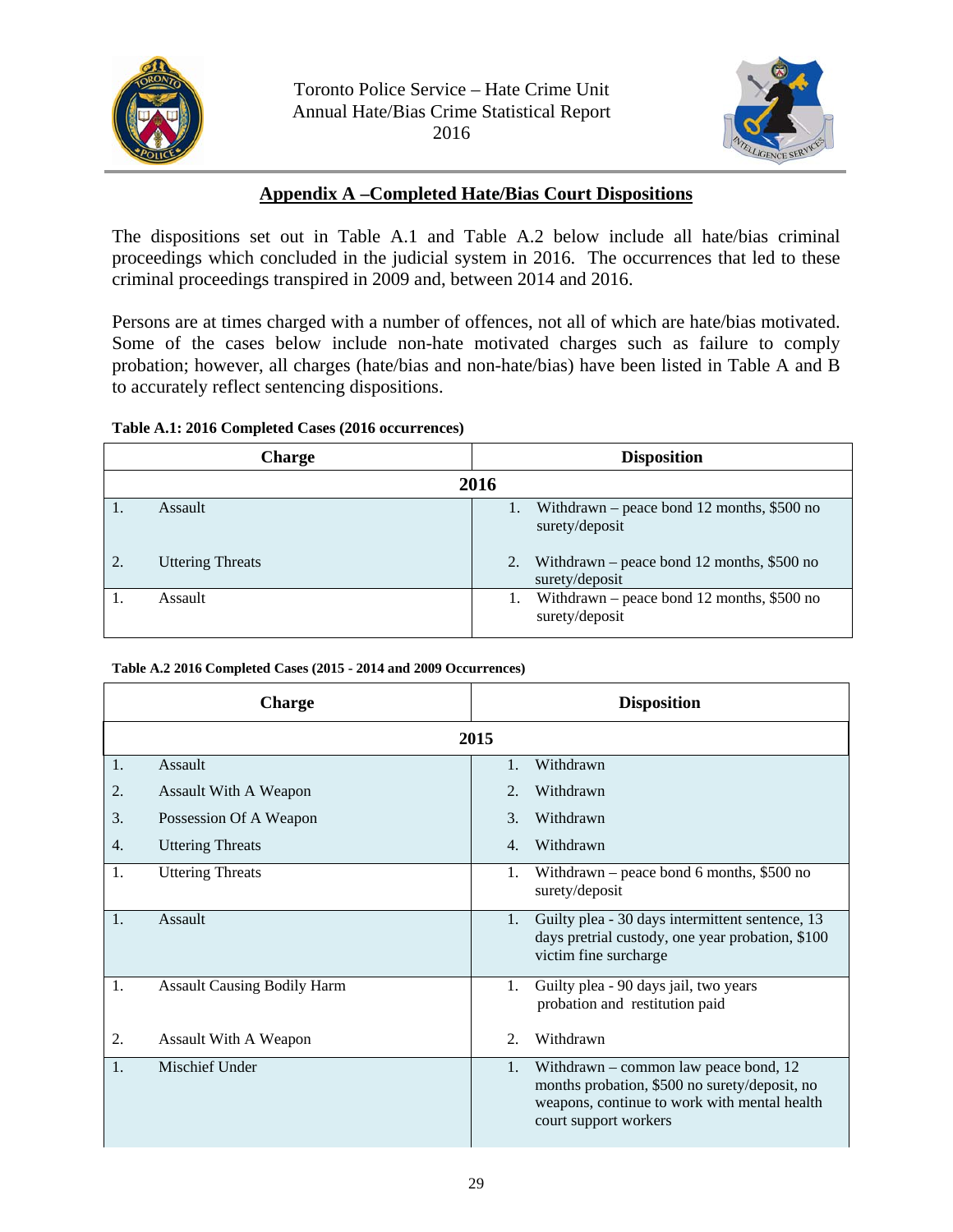



| 2. | <b>Uttering Threats</b>                     | Withdrawn – common law peace bond, 12<br>2.<br>months probation, \$500 no surety/deposit, no                            |
|----|---------------------------------------------|-------------------------------------------------------------------------------------------------------------------------|
|    |                                             | weapons, continue to work with mental health<br>court support workers                                                   |
| 1. | <b>Assault Causing Bodily Harm</b>          | Guilty plea - 90 days jail, two years probation<br>1.<br>and restitution                                                |
| 2. | Assault With A Weapon                       | Withdrawn<br>2.                                                                                                         |
|    |                                             |                                                                                                                         |
| 1. | Assault A Peace Officer Causing Bodily Harm | Found guilty – three year probation, 45 days jail,<br>1.<br>three months pre-sentence custody and DNA<br>order          |
| 2. | Assault                                     | Withdrawn<br>2.                                                                                                         |
| 3. | <b>Breach Of Recognizance</b>               | 3.<br>Found guilty – three years probation concurrent<br>sentence, one day jail and six months pre-<br>sentence custody |
| 4. | <b>Uttering Threats</b>                     | Found guilty – three years probation, concurrent<br>4.<br>sentence, 45 days jail and DNA order                          |
| 5. | <b>Uttering Threats</b>                     | Withdrawn<br>5.                                                                                                         |
|    |                                             |                                                                                                                         |
| 1. | Robbery                                     | Withdrawn - extra judicial sanctions<br>1.                                                                              |
| 2. | Robbery                                     | Withdrawn<br>2.                                                                                                         |
| 3. | Robbery                                     | 3.<br>Withdrawn - peace bond                                                                                            |
| 1. | <b>Assault Causing Bodily Harm</b>          | Guilty plea - 101 days pre-sentence custody, 49<br>1.<br>days jail and 18 months probation                              |
| 2. | Fail To Comply With Probation Order         | Withdrawn<br>2.                                                                                                         |
| 3. | <b>Uttering Threats</b>                     | Withdrawn<br>3.                                                                                                         |
| 4. | <b>Uttering Threats</b>                     | One day jail concurrent, 18 months probation<br>4.<br>concurrent                                                        |
|    |                                             | 2014                                                                                                                    |
| 1. | Assault                                     | 1. Withdrawn - peace bond, \$500 no surety/deposit                                                                      |
|    |                                             |                                                                                                                         |
| 2. | Assault With A Weapon                       | 2. Withdrawn – peace bond 12 months, \$500 no<br>surety/deposit                                                         |
| 3. | <b>Carrying Concealed Weapon</b>            | 3. Withdrawn – peace bond                                                                                               |
| 4. | Possession Of A Weapon                      | 4. Withdrawn - peace bond                                                                                               |
| 1. | <b>Assault Causing Bodily Harm</b>          | 1. Withdrawn - peace bond 12 months, \$500                                                                              |
| 1. | <b>Uttering Threats</b>                     | 1. Withdrawn - peace bond                                                                                               |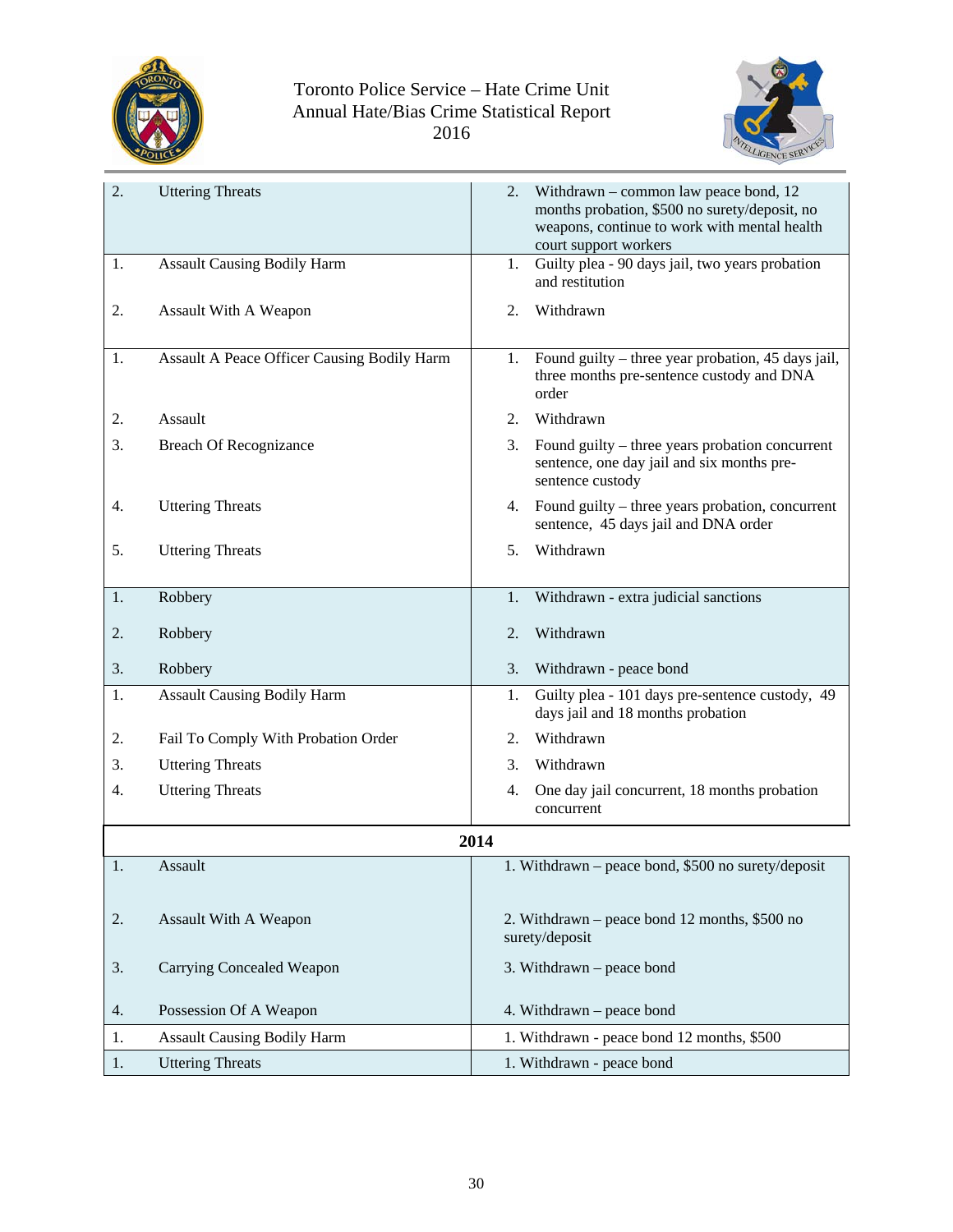



| <b>Charge</b> | <b>Disposition</b>                                                                                |
|---------------|---------------------------------------------------------------------------------------------------|
|               | 2009                                                                                              |
| Assault       | Withdrawn                                                                                         |
| Assault       | Guilty plea – Suspended sentence, two days pre-<br>2.<br>sentence custody $& 18$ months probation |
| 3.<br>Assault | Guilty plea – Suspended sentence $\&$ 18 months<br>3.<br>probation                                |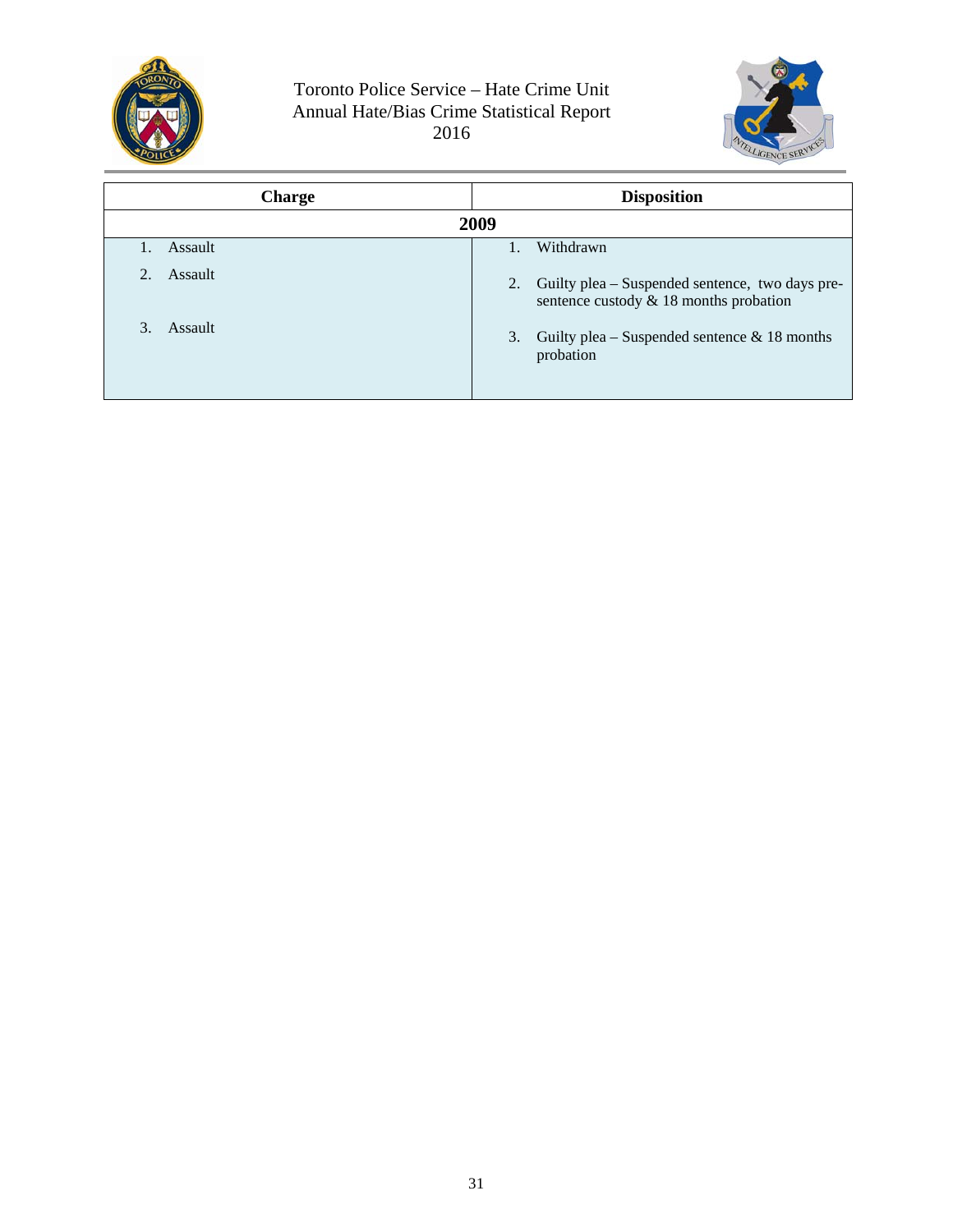



# **Appendix B - 2016 Offence Locations**

| <b>Premise Type</b>                                                                                             | Assault      | <b>Assault Causing</b><br><b>Bodily Harm</b> | Assault with a<br>Weapon | <b>Break and Enter</b> | Criminal Harassment | Probation Order<br>Fail to Comply | Mischief Interfere<br>With Property | Mischief Under | Possession of a<br>Weapon | <b>Theft Under</b> | Threatening Bodily<br>Harm | <b>Threatening Death</b> | Wilful Promotion of<br>Hatred | TOTAL          |
|-----------------------------------------------------------------------------------------------------------------|--------------|----------------------------------------------|--------------------------|------------------------|---------------------|-----------------------------------|-------------------------------------|----------------|---------------------------|--------------------|----------------------------|--------------------------|-------------------------------|----------------|
| Apartment building<br>parking lot; stairwell;<br>elevator; lobby; home<br>phone; hallway; door<br>(total)       |              |                                              | $\mathbf{1}$             |                        | 5                   | $\mathbf{1}$                      |                                     | 14             | $\mathbf{1}$              |                    | $\mathbf{1}$               |                          |                               | 23             |
| Business/Retail<br>Various types<br>(total)                                                                     | 5            | $\mathbf{1}$                                 |                          |                        | $\mathbf{1}$        |                                   |                                     | 6              |                           | 1                  | 1                          |                          |                               | 15             |
| Community Centre<br><b>Cultural Organizations</b><br>(total)                                                    |              |                                              |                          |                        |                     |                                   |                                     |                |                           |                    | $\mathbf{1}$               |                          |                               | 1              |
| Government<br>(total)                                                                                           |              |                                              |                          |                        |                     |                                   |                                     | $\mathbf{1}$   |                           |                    |                            |                          |                               | $\mathbf{1}$   |
| House<br>garage; home phone;<br>vehicle<br>(total)                                                              |              |                                              |                          | $\overline{c}$         | 1                   |                                   | $\mathbf{1}$                        | 6              |                           | 1                  |                            | $\mathbf{1}$             | $\,1$                         | 13             |
| Internet/Mail<br>website; social media;<br>email; cellphone; text<br>message<br>(total)                         |              |                                              |                          |                        | 1                   |                                   |                                     |                |                           |                    |                            | $\overline{2}$           | $\mathbf{1}$                  | $\overline{4}$ |
| <b>Medical Facility</b><br>hospital; doctor's office<br>(total)                                                 |              |                                              |                          |                        |                     |                                   |                                     |                |                           |                    |                            |                          |                               | $\mathbf{0}$   |
| Parks<br>(total)                                                                                                |              |                                              |                          |                        |                     |                                   |                                     | 3              |                           |                    |                            |                          |                               | 3              |
| <b>Public Transit</b><br>subway station;<br>subway; train; street<br>car; Via Rail; GO<br>(total)               | 5            |                                              | $\mathbf{1}$             |                        | $\mathbf{1}$        |                                   | $\mathbf{1}$                        | $\overline{4}$ |                           |                    |                            | $\mathbf{1}$             |                               | 13             |
| <b>Religious Facilities</b><br>church; synagogue;<br>temple<br>(total)                                          |              |                                              |                          |                        |                     |                                   |                                     |                |                           |                    |                            |                          |                               | $\mathbf{0}$   |
| Schools<br>public; high; middle;<br>private academy;<br>college; Montessori;<br>university; day care<br>(total) | $\mathbf{1}$ |                                              |                          |                        | $\mathbf{1}$        |                                   | $\sqrt{5}$                          | 23             |                           |                    |                            |                          |                               | 30             |
| Street<br>laneway; vehicle<br>(total)                                                                           | 17           | $\mathbf{1}$                                 | $\overline{4}$           |                        | 5                   |                                   |                                     | 10             |                           |                    | 1                          | $\overline{2}$           | $\overline{2}$                | 42             |
| Totals                                                                                                          | 28           | $\overline{2}$                               | $\sqrt{6}$               | $\overline{2}$         | 15                  | $\mathbf{1}$                      | $\overline{7}$                      | 67             | $\mathbf{1}$              | $\overline{2}$     | $\overline{4}$             | 6                        | $\overline{4}$                | 145            |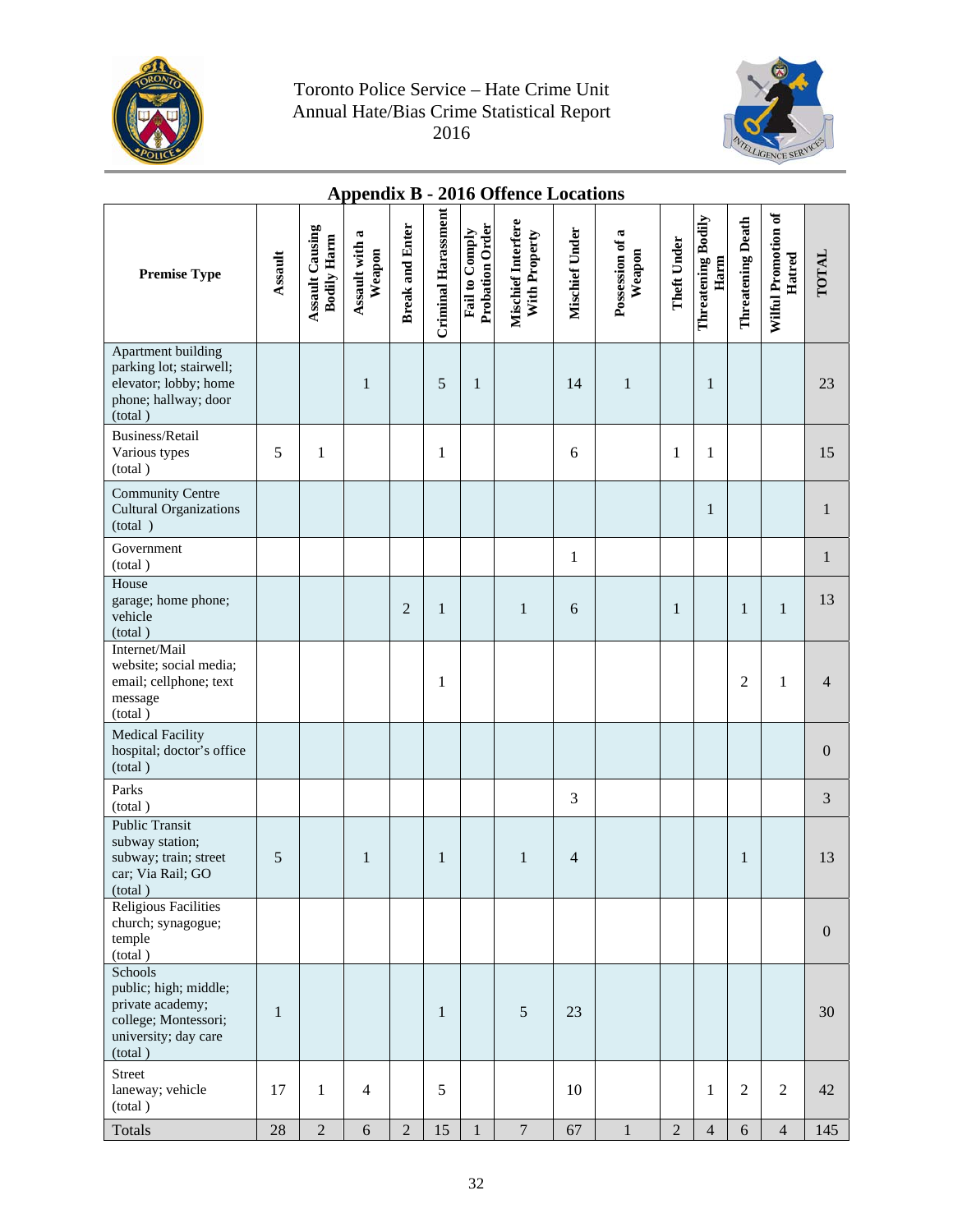



# **Appendix C - 2016 Breakdown of Offences by Division**

| <b>11 Division</b>     | <b>10 Occurrences</b>            | 23 Division                       | 3 Occurrences                    |
|------------------------|----------------------------------|-----------------------------------|----------------------------------|
| Black - Jewish         | <b>Criminal Harassment</b>       | Muslim                            | Mischief Interfere with Property |
| Black - Hispanic       | Mischief Under                   | Jewish                            | Mischief Under                   |
| Black - Jewish - LGBTQ | Wilful Promotion of Hatred       | Jewish                            | Mischief Under                   |
| Roma                   | Possession of a Weapon           |                                   |                                  |
| <b>Black</b>           | Assault                          | 31 Division                       | <b>20 Occurrences</b>            |
| <b>Brown</b>           | Assault                          | LGBTQ - Black - Mexican           | Mischief Under                   |
| <b>Black</b>           | Mischief Interfere with Property | Jewish - Japanese                 | Mischief Under                   |
| <b>Black</b>           | Mischief Under                   | Muslim - Palestine                | Mischief Under                   |
| Jewish                 | Mischief Under                   | <b>Black</b>                      | <b>Criminal Harassment</b>       |
| LGBTQ - Male           | Mischief Under                   | <b>Black</b>                      | Mischief Under                   |
|                        |                                  | White                             | Mischief Under                   |
| <b>12 Division</b>     | 2 Occurrences                    | Muslim                            | Assault                          |
| Arab                   | Assault                          | Jewish                            | Mischief Interfere with Property |
| Jewish                 | Mischief Under                   | Jewish                            | Mischief Under                   |
|                        |                                  | Jewish                            | Mischief Under                   |
| <b>13 Division</b>     | 1 Occurrence                     | Jewish                            | Mischief Under                   |
| <b>LGBTQ</b>           | Mischief Under                   | Jewish                            | Mischief Under                   |
|                        |                                  | Jewish                            | Mischief Under                   |
| <b>14 Division</b>     | <b>10 Occurrences</b>            | Jewish                            | Mischief Under                   |
| Turkish                | <b>Criminal Harassment</b>       | Jewish                            | Mischief Under                   |
| Pakistani              | Mischief Under                   | Jewish                            | Mischief Under                   |
| <b>Black</b>           | Assault with a Weapon            | Muslim                            | Mischief Under                   |
| <b>Black</b>           | Mischief Under                   | Muslim                            | Threatening Bodily Harm          |
| <b>Black</b>           | Theft Under                      | Trans - Female                    | Assault                          |
| Muslim                 | <b>Criminal Harassment</b>       | LGBTQ - Male                      | Criminal Harassment              |
| Muslim                 | <b>Criminal Harassment</b>       |                                   |                                  |
| Muslim                 | Mischief Under                   | <b>32 Division</b>                | <b>14 Occurrences</b>            |
| Trans - Male           | Assault with a Weapon            | Black - Russia - Indian - Mexican | Mischief Under                   |
| Trans - Female         | Threatening Bodily Harm          | <b>Black</b>                      | Assault                          |
|                        |                                  | <b>Black</b>                      | Mischief Under                   |
| 22 Division            | <b>10 Occurrences</b>            | Jewish                            | Assault                          |
| Syria                  | <b>Criminal Harassment</b>       | Jewish                            | Mischief Under                   |
| <b>Black</b>           | <b>Criminal Harassment</b>       | Jewish                            | Mischief Under                   |
| <b>Black</b>           | Mischief Under                   | Jewish                            | Mischief Under                   |
| <b>Black</b>           | Mischief Under                   | Jewish                            | Mischief Under                   |
| <b>Black</b>           | Mischief Under                   | Jewish                            | Mischief Under                   |
| Jewish                 | Mischief Under                   | Jewish                            | Mischief Under                   |
| Jewish                 | Mischief Under                   | Jewish                            | Threatening Bodily Harm          |
| Jewish                 | Mischief Under                   | Jewish                            | Threatening Death                |
| Muslim                 | <b>Threatening Death</b>         | Jewish                            | Wilful Promotion of Hatred       |
| LGBTQ - Female         | Assault                          | LGBTQ - Female                    | Break & Enter                    |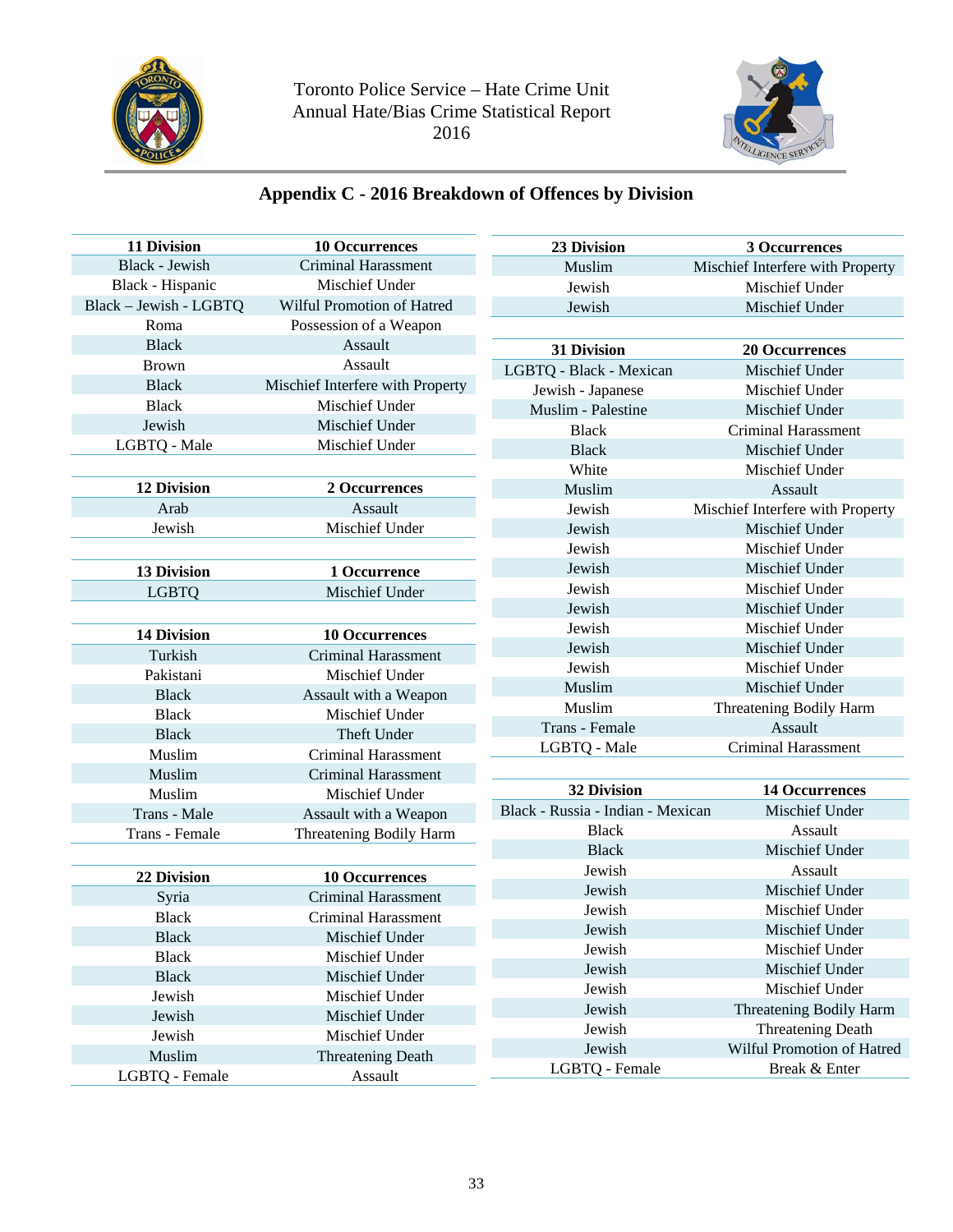



**52 Division 22 Occurrences**  Assault

| <b>33 Division</b>     | <b>5 Occurrences</b>               | 52 Division        |                |
|------------------------|------------------------------------|--------------------|----------------|
| Black - Jewish         | Mischief Under                     | Asian              |                |
| Muslim                 | Assault                            | Pakistani          |                |
| Jewish                 | Mischief Under                     | East Indian        |                |
| Muslim                 | <b>Threatening Death</b>           | East Indian        |                |
| LGBTQ - Male           | <b>Assault Causing Bodily Harm</b> | LGBTQ - Asian      |                |
|                        |                                    | <b>Black</b>       |                |
| <b>41 Division</b>     | <b>9 Occurrences</b>               | <b>Black</b>       |                |
| Czech                  | Assault                            | Sikh               |                |
| Pakistani              | Assault                            | Jewish             | A:             |
| <b>Black</b>           | Mischief Under                     | Muslim             | C              |
| White                  | Mischief Under                     | Jewish             | $\overline{C}$ |
| Muslim                 | Criminal Harassment                | Jewish             | Mischi         |
| Jewish                 | Mischief Under                     | Jewish             | Mischi         |
| Jewish                 | Mischief Under                     | Jewish             |                |
| Muslim                 | Threatening Death                  | Jewish             |                |
| Muslim                 | Threatening Bodily Harm            | Jewish             |                |
|                        |                                    | Jewish             |                |
| <b>42 Division</b>     | <b>6 Occurrences</b>               | Muslim             |                |
| <b>Black</b>           | Mischief Under                     | Muslim             |                |
| Jewish - Hindu         | <b>Criminal Harassment</b>         | Muslim             | Wilf           |
| Jewish                 | Mischief Under                     | LGBTQ - Male       | Assau          |
| Trans - Male           | Assault                            | LGBTQ - Male       | C              |
| Trans - Male           | <b>Weapons Dangerous</b>           |                    |                |
| LGBTQ - Female         | Break & Enter                      | 53 Division        |                |
|                        |                                    | Black - Jewish     |                |
| <b>43 Division</b>     | 3 Occurrences                      | <b>Black</b>       |                |
| Jewish - Indian        | Mischief Under                     | Muslim             | Mischi         |
| <b>Black</b>           | Assault with a Weapon              | Jewish             |                |
| LGBTQ - Male           | Assault                            | LGBTQ - Male       | A:             |
|                        |                                    | LGBTQ - Male       | $\mathsf{C}$   |
| 51 Division            | <b>13 Occurrences</b>              |                    |                |
| Chinese                | Assault                            | <b>54 Division</b> |                |
| <b>Black</b>           | Mischief Under                     | <b>Brown</b>       |                |
| Middle Eastern         | Assault                            | LGBTQ - Black      |                |
| Middle Eastern         | Mischief Under                     | Muslim             |                |
|                        | Mischief Interfere with            | Jewish             |                |
| LGBTQ - Black - Jewish | Property                           | LGBTQ - Female     |                |
| Muslim                 | Assault                            |                    |                |
| Muslim                 | Assault                            | <b>55 Division</b> |                |
| Jewish                 | Mischief Under                     | German             |                |
| Jewish                 | Mischief Under                     | <b>Black</b>       |                |
| Muslim                 | Threatening Death                  | Jewish             |                |
| Trans - Female         | Assault                            | <b>LGBTQ</b>       |                |
| LGBTQ - Male           | Assault                            | <b>LGBTQ</b>       |                |
| <b>LGBTQ</b>           | Wilful Promotion of Hatred         | LGBTQ - Male       | Fail to        |
|                        |                                    |                    |                |

| Pakistani          | Assault                            |
|--------------------|------------------------------------|
| East Indian        | Mischief Under                     |
| East Indian        | Mischief Under                     |
| LGBTQ - Asian      | Mischief Under                     |
| <b>Black</b>       | Assault                            |
| <b>Black</b>       | Assault                            |
| Sikh               | Assault                            |
| <b>Jewish</b>      | Assault with a Weapon              |
| Muslim             | Criminal Harassment                |
| Jewish             | <b>Criminal Harassment</b>         |
| <b>Jewish</b>      | Mischief Interfere with Property   |
| Jewish             | Mischief Interfere with Property   |
| <b>Jewish</b>      | Mischief Under                     |
| Jewish             | <b>Mischief Under</b>              |
| Jewish             | Mischief Under                     |
| Jewish             | Mischief Under                     |
| Muslim             | Mischief Under                     |
| Muslim             | <b>Threatening Death</b>           |
| Muslim             | Wilful Promotion of Hatred         |
| LGBTQ - Male       | <b>Assault Causing Bodily Harm</b> |
| LGBTQ - Male       | Criminal Harassment                |
|                    |                                    |
| <b>53 Division</b> | <b>6 Occurrences</b>               |
| Black - Jewish     | Mischief Under                     |
| <b>Black</b>       | Mischief Under                     |
|                    |                                    |

| Muslim       | Mischief Interfere with Property |
|--------------|----------------------------------|
| Jewish       | Mischief Under                   |
| LGBTO - Male | Assault with a Weapon            |
| LGBTQ - Male | Criminal Harassment              |

| <b>54 Division</b> | <b>5 Occurrences</b> |
|--------------------|----------------------|
| <b>Brown</b>       | Assault              |
| LGBTQ - Black      | Criminal Harassment  |
| Muslim             | Assault              |
| Jewish             | Mischief Under       |
| LGBTQ - Female     | Mischief Under       |
|                    |                      |
| <b>55 Division</b> | <b>6 Occurrences</b> |

| 55 Division  | <b>6 Occurrences</b>           |
|--------------|--------------------------------|
| German       | Assault                        |
| <b>Black</b> | Assault                        |
| Jewish       | Mischief Under                 |
| LGBTO        | Mischief Under                 |
| <b>LGBTO</b> | Theft Under                    |
| LGBTQ - Male | Fail to Comply Probation Order |
|              |                                |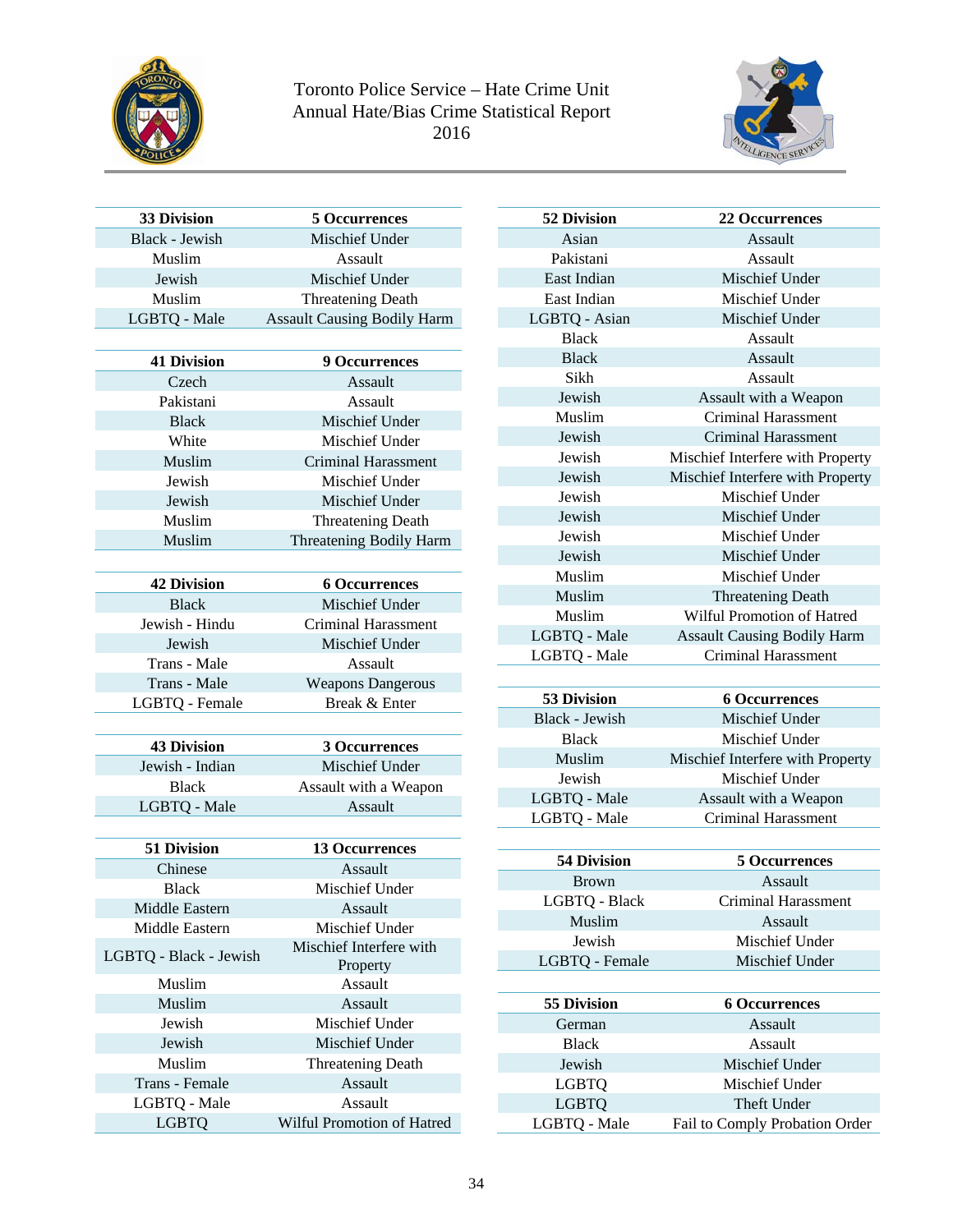



# **Appendix D – 2016 Breakdown by Victim Group and Offence**

| <b>Bias Type</b>           | <b>Victim Group</b>              | <b>Type of Offence</b> |                                  |              |  |  |  |
|----------------------------|----------------------------------|------------------------|----------------------------------|--------------|--|--|--|
|                            | Arab                             | $\mathbf{1}$           | Assault                          | $\mathbf{1}$ |  |  |  |
|                            | Asian                            |                        | Assault                          | $\mathbf{1}$ |  |  |  |
|                            | East Indian                      | $\overline{2}$         | Mischief Under                   | $\sqrt{2}$   |  |  |  |
| <b>Ethnicity (ET)</b>      | Middle Eastern                   |                        | Assault                          | $\mathbf{1}$ |  |  |  |
|                            |                                  | $\mathbf{2}$           | Mischief Under                   | $\mathbf{1}$ |  |  |  |
|                            | Pakistani                        | $\mathbf{1}$           | Assault                          | $\mathbf{1}$ |  |  |  |
|                            |                                  |                        | <b>Total Occurrences: 7</b>      |              |  |  |  |
|                            | Black - Hispanic                 | 1                      | Mischief Under                   | $\mathbf{1}$ |  |  |  |
|                            | <b>Black - Jewish</b>            | $\overline{2}$         | Mischief Under                   | $\sqrt{2}$   |  |  |  |
|                            | Black - Jewish - LGBTQ           | 1                      | Wilful Promotion of Hatred       | $\mathbf{1}$ |  |  |  |
|                            | Black - Russia - Indian - Mexico | $\mathbf{1}$           | Mischief Under                   | $\mathbf{1}$ |  |  |  |
|                            | Jewish - Hindu                   |                        | <b>Criminal Harassment</b>       | $\mathbf{1}$ |  |  |  |
|                            | Jewish - Black                   |                        | <b>Criminal Harassment</b>       | $\mathbf{1}$ |  |  |  |
| <b>Multi Bias</b>          | Jewish - Indian                  | $\mathbf{1}$           | Mischief Under                   | $\mathbf{1}$ |  |  |  |
| (MU)                       | Jewish - Japanese                | $\mathbf{1}$           | Mischief Under                   | $\mathbf{1}$ |  |  |  |
|                            | LGBTQ - Asian                    | 1                      | Mischief Under                   | 1            |  |  |  |
|                            | LGBTQ - Black                    | $\,1$                  | <b>Criminal Harassment</b>       | $\mathbf{1}$ |  |  |  |
|                            | LGBTQ - Black - Jewish           |                        | Mischief Interfere with Property | 1            |  |  |  |
|                            | LGBTQ - Black - Mexican          | $1\,$                  | Mischief Under                   | $\mathbf{1}$ |  |  |  |
|                            | Muslim - Palestine               | $\mathbf{1}$           | Mischief Under                   | $\mathbf{1}$ |  |  |  |
|                            | <b>Total Occurrences: 14</b>     |                        |                                  |              |  |  |  |
|                            | Chinese                          | $\mathbf{1}$           | Assault                          | $\mathbf{1}$ |  |  |  |
|                            | Czech                            | $\mathbf{1}$           | Assault                          | $\mathbf{1}$ |  |  |  |
|                            | German                           | $\mathbf{1}$           | Assault                          | $\mathbf{1}$ |  |  |  |
|                            | Pakistani                        | $\overline{2}$         | Assault                          | $\mathbf{1}$ |  |  |  |
| <b>Nationality</b><br>(NA) |                                  |                        | Mischief Under                   | $\mathbf{1}$ |  |  |  |
|                            | Roma                             | $\mathbf{1}$           | Possession of a Weapon           | $\mathbf{1}$ |  |  |  |
|                            | Syria                            | $\mathbf{1}$           | <b>Criminal Harassment</b>       | $\mathbf{1}$ |  |  |  |
|                            | Turkish                          | $\mathbf{1}$           | Criminal Harassment              | $\mathbf{1}$ |  |  |  |
|                            | <b>Total Occurrences: 8</b>      |                        |                                  |              |  |  |  |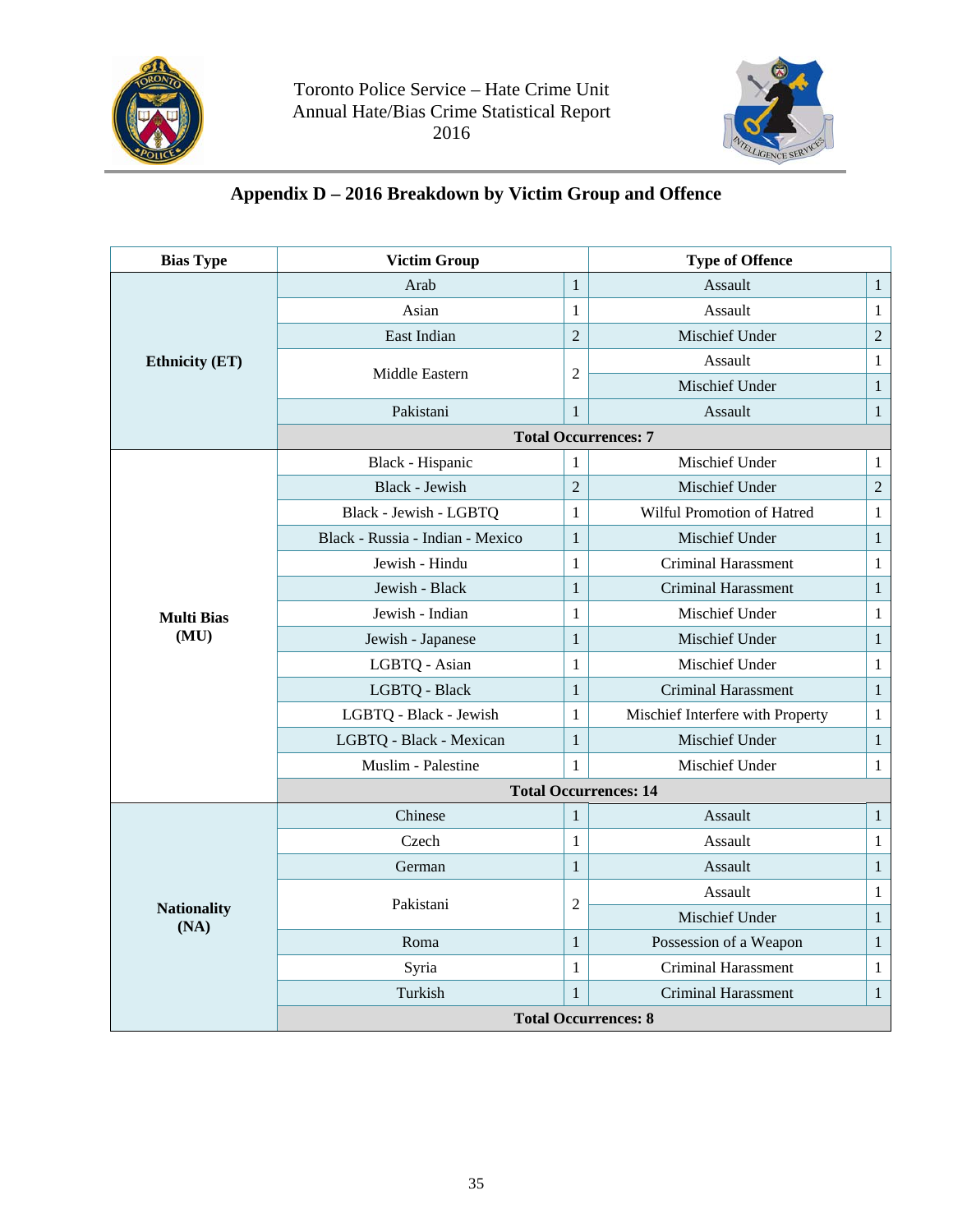



| <b>Bias Type</b>        | <b>Victim Group</b>         |                | <b>Type of Offence</b>           |                  |  |  |
|-------------------------|-----------------------------|----------------|----------------------------------|------------------|--|--|
|                         |                             |                | Assault                          | 5                |  |  |
|                         |                             |                | Assault with a Weapon            | $\overline{c}$   |  |  |
|                         |                             |                | <b>Criminal Harassment</b>       | $\overline{c}$   |  |  |
|                         | <b>Black</b>                | 22             | Mischief Interfere with Property | $\mathbf{1}$     |  |  |
| Race<br>(RA)            |                             |                | Mischief Under                   | 11               |  |  |
|                         |                             |                | Theft Under                      | $\mathbf{1}$     |  |  |
|                         | <b>Brown</b>                | $\overline{2}$ | Assault                          |                  |  |  |
|                         | White                       | $\overline{2}$ | Mischief Under                   |                  |  |  |
|                         |                             |                | <b>Total Occurrences: 26</b>     |                  |  |  |
|                         |                             |                | Assault                          | 1                |  |  |
|                         |                             | 43             | Assault with a Weapon            | 1                |  |  |
|                         | Jewish                      |                | Criminal Harassment              | 1                |  |  |
|                         |                             |                | Mischief Interfere with Property | 3                |  |  |
|                         |                             |                | Mischief Under                   | 34               |  |  |
|                         |                             |                | Threatening Bodily Harm          | 1                |  |  |
|                         |                             |                | <b>Threatening Death</b>         | 1                |  |  |
|                         |                             |                | Wilful Promotion of Hatred       | 1                |  |  |
| <b>Religion</b><br>(RE) |                             |                | Assault                          | 5                |  |  |
|                         |                             |                | <b>Criminal Harassment</b>       | $\overline{4}$   |  |  |
|                         |                             | 22             | Mischief Interfere with Property | $\overline{c}$   |  |  |
|                         | Muslim                      |                | Mischief Under                   | 3                |  |  |
|                         |                             |                | Threatening Bodily Harm          | $\overline{c}$   |  |  |
|                         |                             |                | <b>Threatening Death</b>         | 5                |  |  |
|                         |                             |                | Wilful Promotion of Hatred       | 1                |  |  |
|                         | Sikh                        | $\mathbf{1}$   | Assault                          | 1                |  |  |
|                         |                             |                | <b>Total Occurrences: 66</b>     |                  |  |  |
|                         |                             |                | Assault                          | $\boldsymbol{2}$ |  |  |
|                         | Trans - Female              | $\overline{4}$ | Assault with a Weapon            | $\mathbf{1}$     |  |  |
|                         |                             |                | Threatening Bodily Harm          | 1                |  |  |
| <b>Sex</b>              | Trans - Male                |                | Assault                          | $\mathbf{1}$     |  |  |
|                         |                             |                | Assault with a Weapon            | $\mathbf{1}$     |  |  |
|                         | <b>Total Occurrences: 6</b> |                |                                  |                  |  |  |